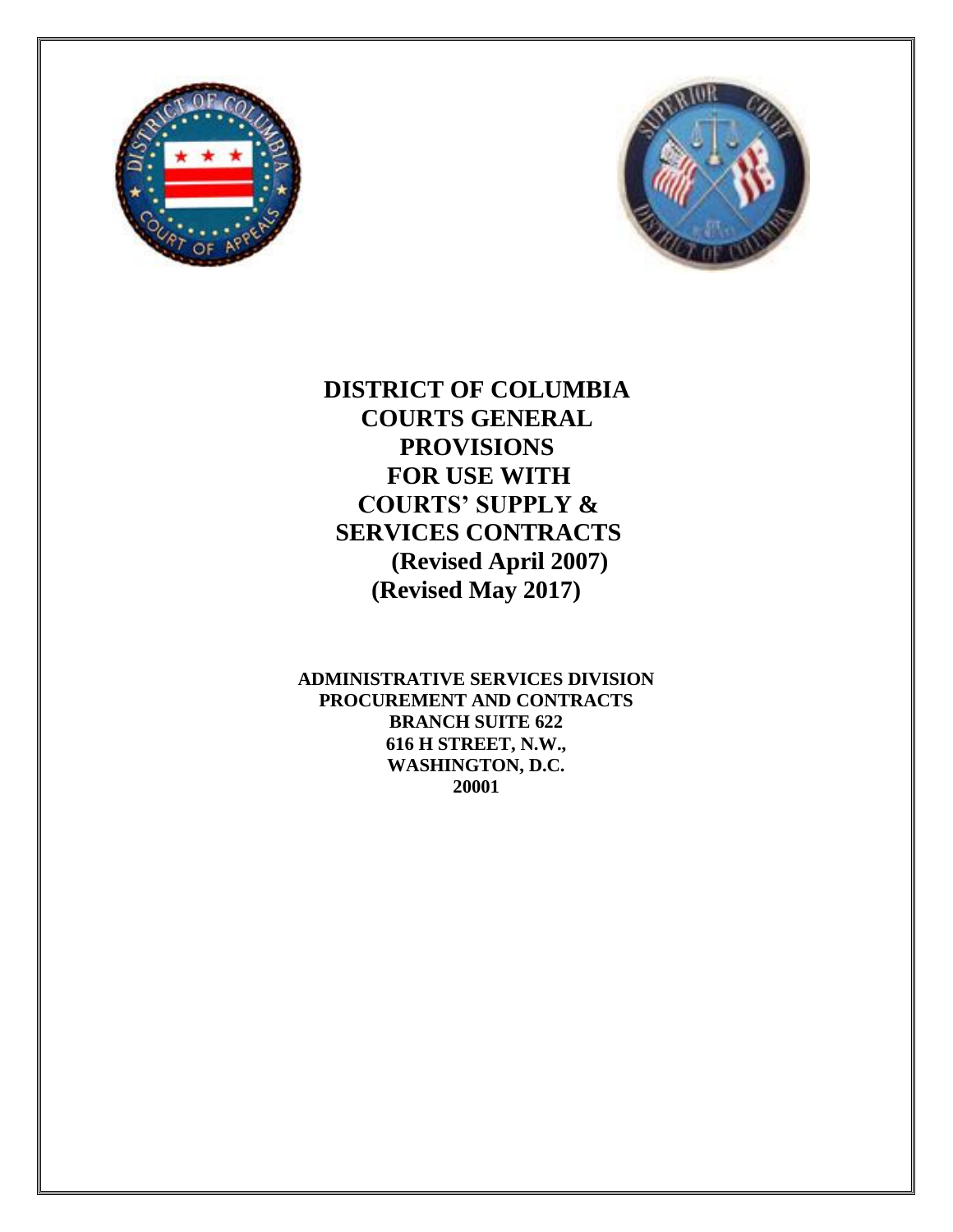# **ATTACHMENT A<br>D.C. COURTS GENERAL CONTRACT PROVISIONS**

# (MAY 2017)

| 1.  |                                                                                         |  |
|-----|-----------------------------------------------------------------------------------------|--|
| 2.  |                                                                                         |  |
| 3.  |                                                                                         |  |
| 4.  |                                                                                         |  |
| 5.  |                                                                                         |  |
| 6.  |                                                                                         |  |
| 7.  |                                                                                         |  |
| 8.  |                                                                                         |  |
| 9.  |                                                                                         |  |
| 10. |                                                                                         |  |
| 11. |                                                                                         |  |
| 12. |                                                                                         |  |
| 13. |                                                                                         |  |
| 14. |                                                                                         |  |
| 15. |                                                                                         |  |
| 16. |                                                                                         |  |
| 17. |                                                                                         |  |
| 18. |                                                                                         |  |
| 19. |                                                                                         |  |
| 20. |                                                                                         |  |
| 21. | Officials not to Benefit <i>machinesimmachinesimmachinesimmachinesimmachinesimal</i> 14 |  |
| 22. |                                                                                         |  |
| 23. |                                                                                         |  |
| 24. |                                                                                         |  |
| 25. |                                                                                         |  |
| 26. |                                                                                         |  |
| 27. |                                                                                         |  |
| 28. |                                                                                         |  |
| 29. |                                                                                         |  |
| 30. |                                                                                         |  |
| 31. |                                                                                         |  |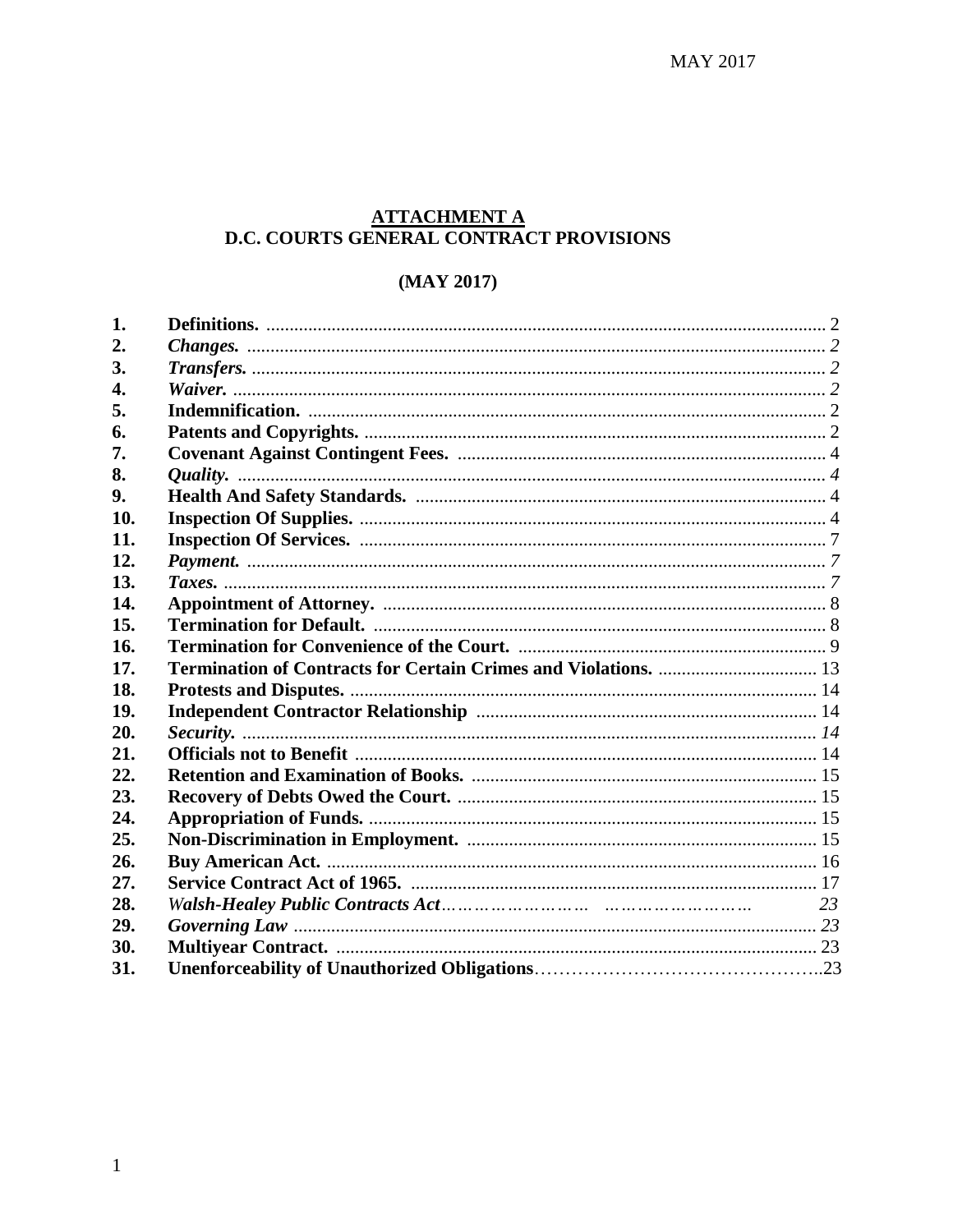# <span id="page-2-0"></span>**1. Definitions.**

The term "Contracting Officer" shall mean the Executive Officer of the District of Columbia Courts or her or his authorized representative. The term "Court" shall, depending on how that term is defined elsewhere in this contract, mean the Superior Court of the District of Columbia, the District of Columbia Court of Appeals or the District of Columbia Court System. If the Contractor is an individual, the term "Contractor" shall mean the Contractor, his or her heir(s), executors and administrators. If the Contractor is a corporation, the "Contractor" shall mean the Contractor and its successor. The term "District of Columbia government" shall mean all the branches of the government of the District of Columbia, including the District of Columbia Courts.

# **2. Changes.**

The Contracting Officer may at any time, by written order, and without notice to the sureties, if any, make changes in this contract within the general scope hereof. If such change causes an increase or decrease in the cost of performance of this contract, or in the time required for performance, an equitable adjustment shall be made. Any claim for adjustment under this paragraph must be asserted within ten (10) days from the date the change is offered, provided however, that the Contracting Officer, may, in his or her discretion receive, consider and adjust any such claim asserted at any time prior to the final settlement of the contract. If the parties fail to agree upon the adjustment to be made, the dispute shall be determined in accordance with Clause 18. Nothing in this clause shall excuse the Contractor from proceeding with the contract as changed.

#### **3. Transfers.**

This contract or any interest herein shall not be transferred by either the Court or the Contractor except upon written permission of the other party.

#### **4. Waiver.**

The waiver of any breach of this contract will not constitute a waiver of any subsequent breach thereof, nor a waiver of this contract.

#### **5. Indemnification (Revised 11/24/08).**

(a) The Contractor shall indemnify and save harmless the Court and its officers, agents and employees from and against any and all claims, losses, liabilities, penalties, fines, forfeitures, demands, causes of action, suits and expenses incidental thereto (including the cost of defense and attorneys' fees) resulting from, arising out of, or in any way connected to any act, omission or default of the Contractor, its officers, agents, employees, servants or its subcontractors, or any other person acting for or by permission of the Contractor in the performance of this contract, regardless of whether or not any damage resulting from the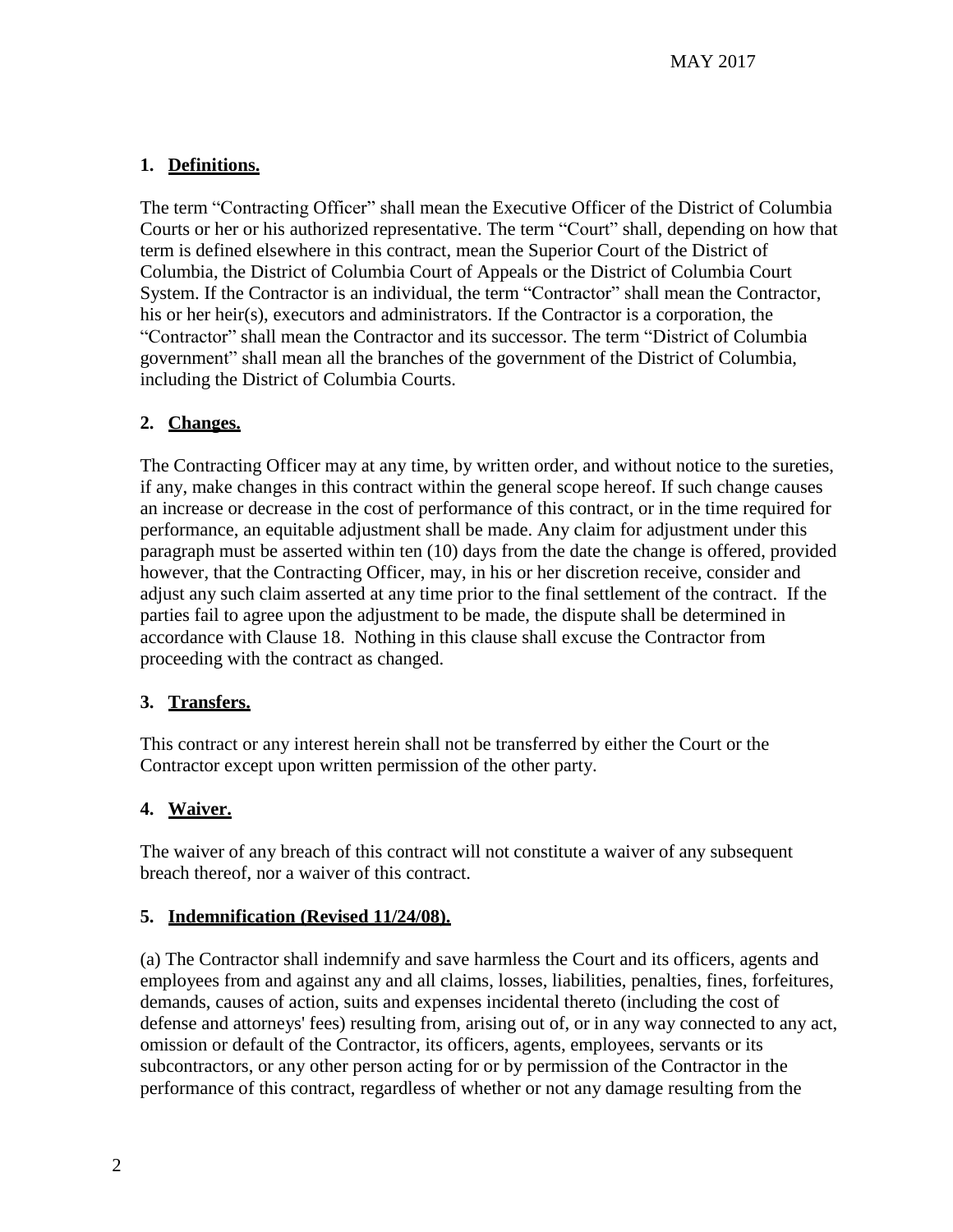<span id="page-3-0"></span>Contractor's act, omission or default is caused in part by the Court. The Contractor assumes all risks for direct and indirect damage or injury to the property or persons used or employed in performance of this Contract. The Contractor shall also repair or replace any Court property that is damaged by the Contractor, Contractor's officers, employees, agents, servants, subcontractors, or any other person acting for or by permission of the Contractor While performing work hereunder.

(b) The indemnification obligation under this clause shall not be limited by the existence of any insurance policy or by any limitation on the amount or type of damages, compensation or benefits payable by or for Contractor or any subcontractor, and shall survive the termination of this Contract. The Court agrees to give Contractor written notice of any claim of indemnity under this clause. Additionally, Contractor shall have the right and sole authority to control the defense or settlement of such claim, provided that no contribution or action by the Court is required in connection with the settlement. Monies due or to become due the Contractor under the contract maybe retained by the District as necessary to satisfy any outstanding claim which the District may have against the Contractor.

(c) The Contractor shall indemnify and save harmless the Court and its officers, agents, Servants and employees from liability of any nature or kind, including costs and expenses, for or on account of the use of any patented or unpatented invention, item or process, manufactured or used in the performance of this contract, including their use by the Court, unless otherwise specifically stipulated in the contract.

(d) The Contractors hall indemnify and save harmless the Court and its officers, agents, Servants and employees against any claim for copyright infringement relating to any work produced, used or delivered under this contract.

# **6. Patents and Copyrights.**

(a) The Contractor shall not make application for a patent or copyright on any invention, item or process produced under this contract except with the written permission of the Court. The Court shall have an irrevocable nonexclusive royalty free license with the right to sublicense in any invention conceived or first actually reduced to practice in the course of or under this contract or any subcontract thereunder.

(b) All reports, programs, manuals, discs, tapes, card desks, listing, and other materials prepared by or worked upon by the Contractor's employees under this Agreement shall belong exclusively to the Court.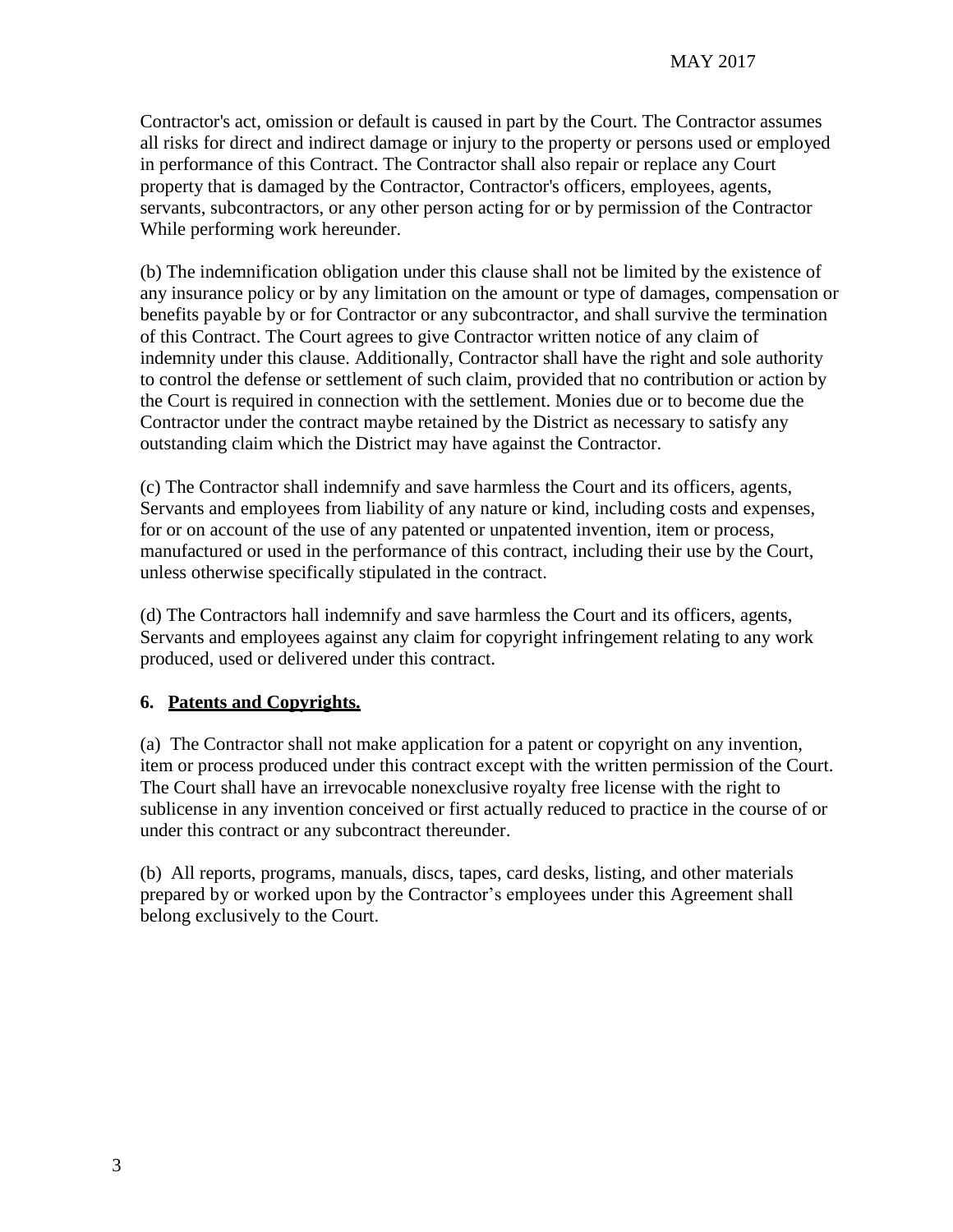<span id="page-4-0"></span>(c) Contractor agrees not to publish or disclose any material first prepared under this Agreement without prior permission of the Court.

(d) Contractor will not knowingly include any work copyrighted by others in any material prepared under this Agreement unless it obtained either prior permission from the Court or an irrevocable royalty free license for the Court in such work.

(e) Contractor agrees to give the Court all assistance reasonably required to protest the rights defined in these provisions.

#### **7. Covenant Against Contingent Fees.**

The Contractor warrants that no person or agency has been employed or retained to solicit or secure the contract upon an agreement or understanding for a commission, percentage, brokerage, or contingent fee, excepting a bona fide employee or agency maintained by the Contractor for the purpose of securing business. For breach or violation of this warranty, the Court shall have the right to terminate this contract without liability or in its discretion to deduct from the contract price or consideration, or otherwise recover, the full amount of the commission, percentage, brokerage, or contingent fee.

#### **8. Quality.**

Contractor's workmanship shall be of the highest grade, and all materials provided under this Contract shall be new, of the best quality and grade, and suitable in every respect for the purpose intended.

#### **9. Health And Safety Standards.**

Items delivered under this contract shall conform to all requirements of the Occupational Safety and Health Act of 1970, as amended ("OSHA"), and Department of Labor Regulations under OSHA, and all Federal requirements in effect at time of bid opening/proposal submission.

#### **10. Inspection Of Supplies.**

(a) "Supplies," as used in this clause, includes, but is not limited to raw materials, components, intermediate assemblies, end products, and lots of supplies.

(b) The Contractor shall be responsible for the materials or supplies covered by this contract until they are delivered at the designated point, but the Contractor shall bear all risk on rejected materials or supplies after notification of rejection. Upon the Contractor's failure to cure within ten (10) days after date of notification, the Court may return the rejected materials or supplies to the Contractor at the Contractor's risk and expense.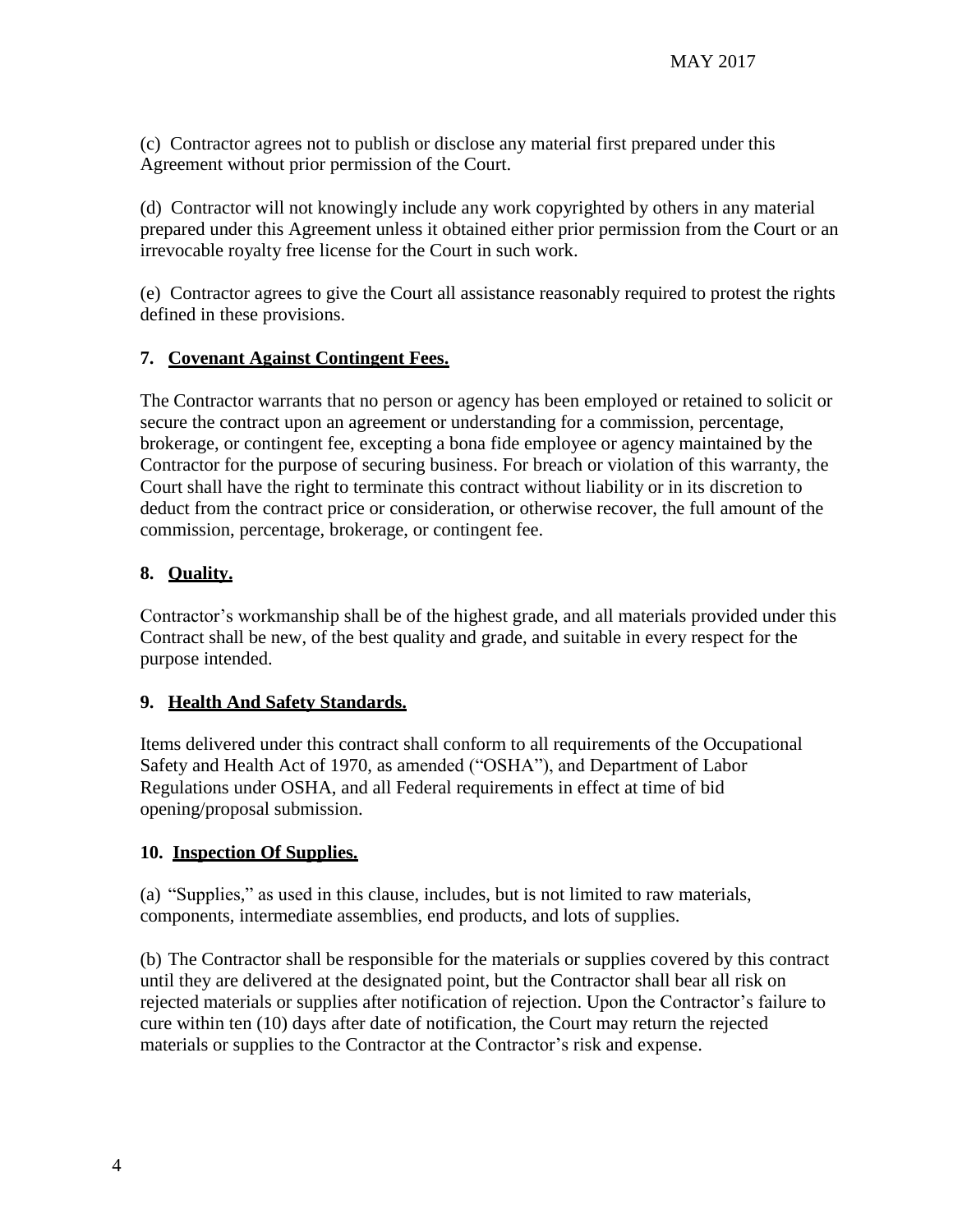(c) The Contractor shall provide and maintain an inspection system acceptable to the Court covering supplies under this contract and shall tender to the Court for acceptance only supplies that have been inspected in accordance with the inspection system and have been found by the Contractor to be in conformity with contract requirements. As part of the system, the Contractor shall prepare records evidencing all inspections made under the system and the outcome. These records shall be kept complete and made available to the Court during contract performance and for as long afterwards as the contract requires. The Court may perform reviews and evaluations as reasonably necessary to ascertain compliance with this paragraph. These reviews and evaluations shall be conducted in a manner that will not unduly delay the contract work. The right of review, whether exercised or not, does not relieve the Contractor of the obligations under this contract.

(d) The Court has the right to inspect and test all supplies called for by the contract, to the extent practicable, at all places and times, including the period of manufacture, and in any event before acceptance. The Court will perform inspections and tests in a manner that will not unduly delay the work. The Court assumes no contractual obligation to perform any inspection and test for the benefit of the Contractor unless specifically set forth elsewhere in the contract.

(e) If the Court performs inspection or test on the premises of the Contractor or subcontractor, the Contractor shall furnish, and shall require subcontractors to furnish, without additional charge, all reasonable facilities and assistance for the safe and convenient performance of these duties. Except as otherwise provided in the contract, the Court will bear the expense of Court inspections or tests made at other than Contractor's or subcontractor's premises; provided, that in case of rejection, the Court will not be liable for any reduction in the value of inspection or test samples.

(1) When supplies are not ready at the time specified by the Contractor for inspection or test, the Contracting Officer may charge to the Contractor the additional cost of inspection or test.

(2) Contracting Officer may also charge the Contractor for any additional cost of inspection or test when prior rejection makes reinspection or retest necessary.

(f) The Court has the right either to reject or to require correction of nonconforming supplies. Supplies are nonconforming when they are defective in material or workmanship or otherwise not in conformity with contract requirements. The Court may reject nonconforming supplies with or without disposition instructions.

(g) The Contractor shall remove supplies rejected or required to be corrected. However, the Contracting Officer may require or permit correction in place, promptly after notice, by and at the expense of the Contractor. The Contractor shall not tender for acceptance corrected or rejected supplies without disclosing the former rejection or requirement for correction, and when required, shall disclose the corrective action taken.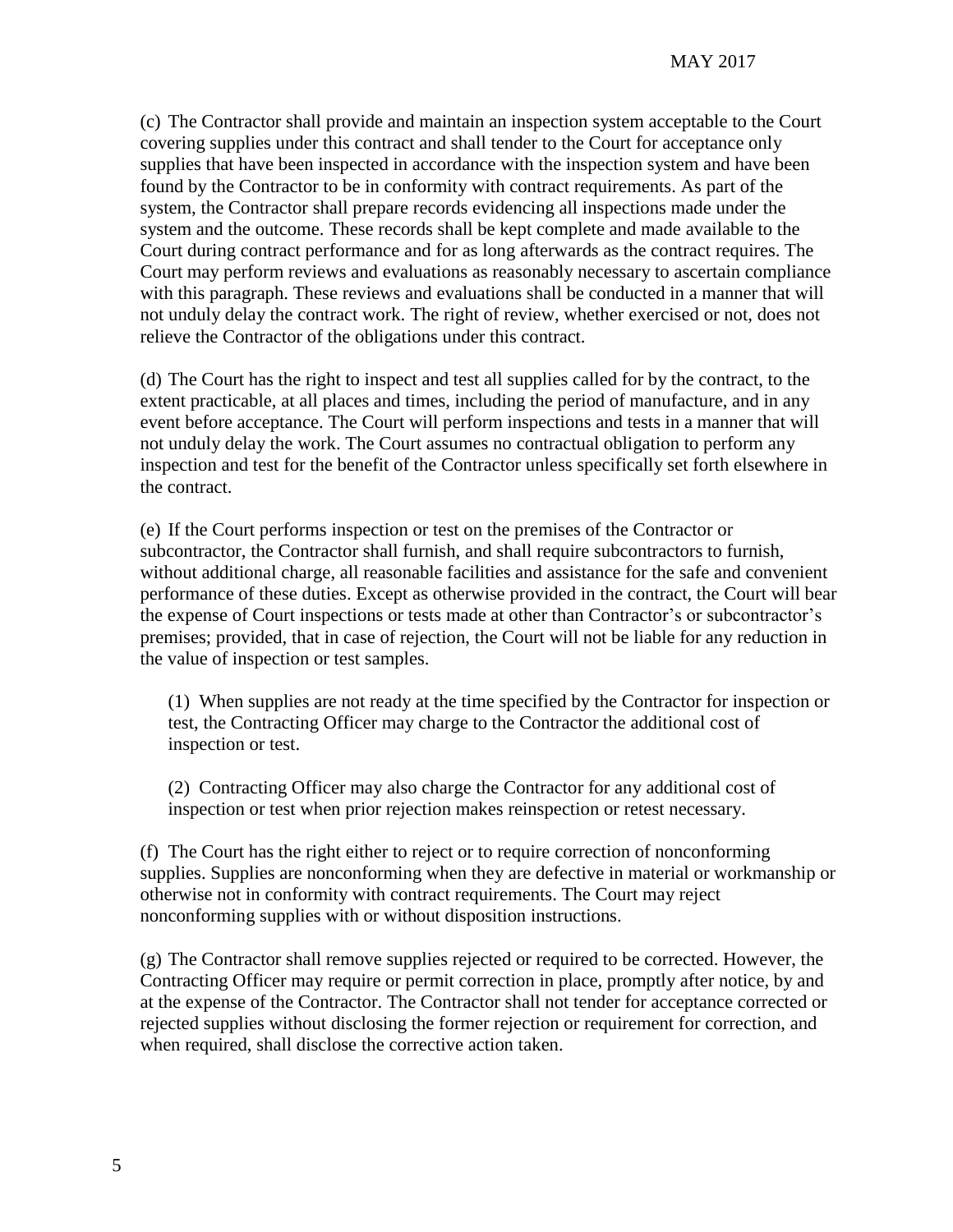(h) If the Contractor fails to remove, replace, or correct rejected supplies that are required to be replaced or corrected within ten (10) days, the Court may either (1) by contract or otherwise, remove, replace or correct the supplies and charge the cost to the Contractor or (2) terminate the contract for default. Unless the Contractor corrects or replaces the supplies within the delivery schedule, the Contracting Officer may require their delivery and make an equitable price reduction. Failure to agree to a price reduction shall be a dispute.

(i) If this contract provides for the performance of Court quality assurance at source, and if requested by the Court, the Contractor shall furnish advance notification of the time (i) when Contractor inspection or tests will be performed in accordance with the terms and conditions of the contract, and (ii) when the supplies will be ready for Court inspection.

(j) The Court request shall specify the period and method of the advance notification and the Court representative to whom it shall be furnished. Requests shall not require more than 2 business days of advance notification if the Court representative is in residence in the Contractor's plant, nor more than 7 business days in other instances.

(k) The Court will accept or reject supplies as promptly as practicable after delivery, unless otherwise provided in the contract. Court failure to inspect and accept or reject the supplies shall not relieve the Contractor from responsibility, nor impose liability upon the Court, for non-conforming supplies.

(l) Inspections and tests by the Court do not relieve the Contractor of responsibility for defects or other failures to meet contract requirements discovered before acceptance. Acceptance shall be conclusive, except for latent defects, fraud, gross mistakes amounting to fraud, or as otherwise provided in the contract.

(m)If acceptance is not conclusive for any of the reasons in subparagraph (l) hereof, the Court, in addition to any other rights and remedies provided by law, or under provisions of this contract, shall have the right to require the Contractor (1) at no increase in contract price, to correct or replace the defective or nonconforming supplies at the original point of delivery or at the Contractor's plant at the Contracting Officer's election, and in accordance with a reasonable delivery schedule as may be agreed upon between the Contractor and the Contracting Officer; provided, that the Contracting Officer may require a reduction in contract price if the Contractor fails to meet such delivery schedule, or (2) within a reasonable time after receipt by the Contractor of notice of defects or noncompliance, to repay such portion of the contract as is equitable under the circumstances if the Contracting Officer elects not to require correction or replacement. When supplies are returned to the Contractor, the Contractor shall bear the transportation cost from the original point of delivery to the Contractor's plant and return to the original point when that point is not the Contractor's plant. If the Contractor fails to perform or act as required in (1) or (2) above and does not cure such failure within a period of 10 days (or such longer period as the Contracting Officer may authorize in writing) after receipt of notice from the Contracting Officer specifying such failure, the Court will have the right to return the rejected materials at Contractor's risk and expense or contract or otherwise to replace or correct such supplies and charge to the Contractor the cost occasioned the Court thereby.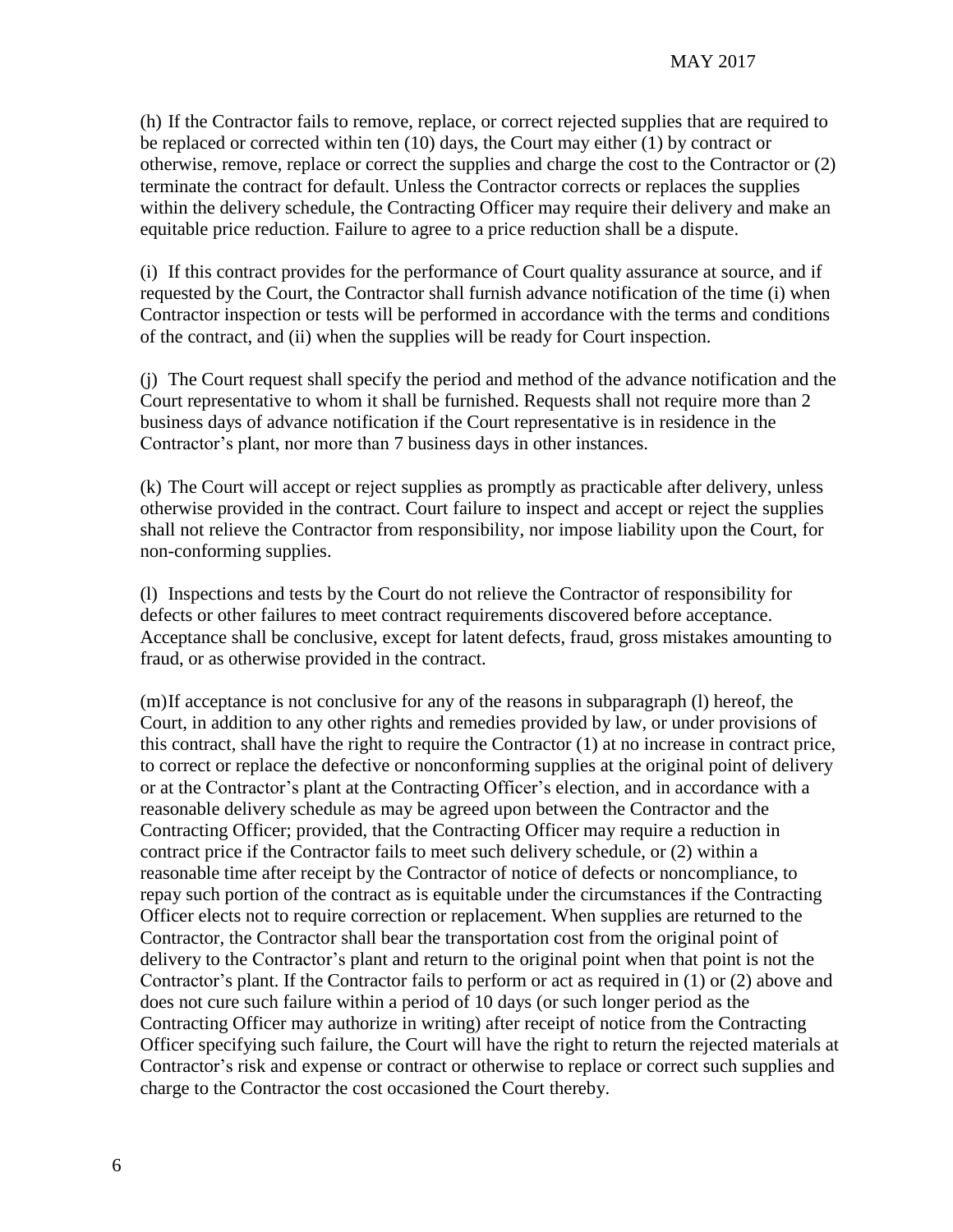#### <span id="page-7-0"></span>**11. Inspection Of Services.**

(a) "Services" as used in this clause includes services performed, workmanship, and material furnished or utilized in the performance of services.

(b) The Contractor shall provide and maintain an inspection system acceptable to the Court covering the services under this contract. Complete records of all inspection work performed by the Contractor shall be maintained and made available to the Court during contract performance and for as long afterwards as the contract requires.

(c) The Court has the right to inspect and test all services called for by the contract, to the extent practicable at all times and places during the term of the contract. The Court will perform inspections and tests in a manner that will not unduly delay the work.

(d) If the Court performs inspections or tests on the premises of the Contractor or subcontractor, the Contractor shall furnish, without additional charge, all reasonable facilities and assistance for the safety and convenient performance of these duties.

(e) If any of the services do not conform to the contract requirements, the Court may require the Contractor to perform these services again in conformity with contract requirements, at no increase in contract amount. When the defects in services cannot be corrected by performance, the Court may require the Contractor to take necessary action to ensure that future performance conforms to contract requirements and reduce the contract price to reflect value of services performed.

(f) If the Contractor fails to promptly perform the services again or take the necessary action to ensure future performance in conformity to contract requirements, the Court may (1) by contract or otherwise, perform the services and charge the Contractor any cost incurred by the Court that is directly related to the performance of such services, or (2) terminate the contract for default.

#### **12. Payment.**

The Court shall pay the Contractor for services performed by the Contractor in the manner set forth in this contract, at the rate prescribed upon the submission by the Contractor of proper invoices or time statements, at the time provided for in this contract, to the Budget and Finance Division for contracts involving the Superior Court of the District of Columbia or the Court System, or to the Clerk of the District of Columbia Court of Appeals for contracts involving the District of Columbia Court of Appeals.

#### **13. Taxes.**

The District of Columbia Courts are exempt from and will not pay Federal Excise Tax, Transportation Tax, and the District of Columbia Sales and Use Taxes.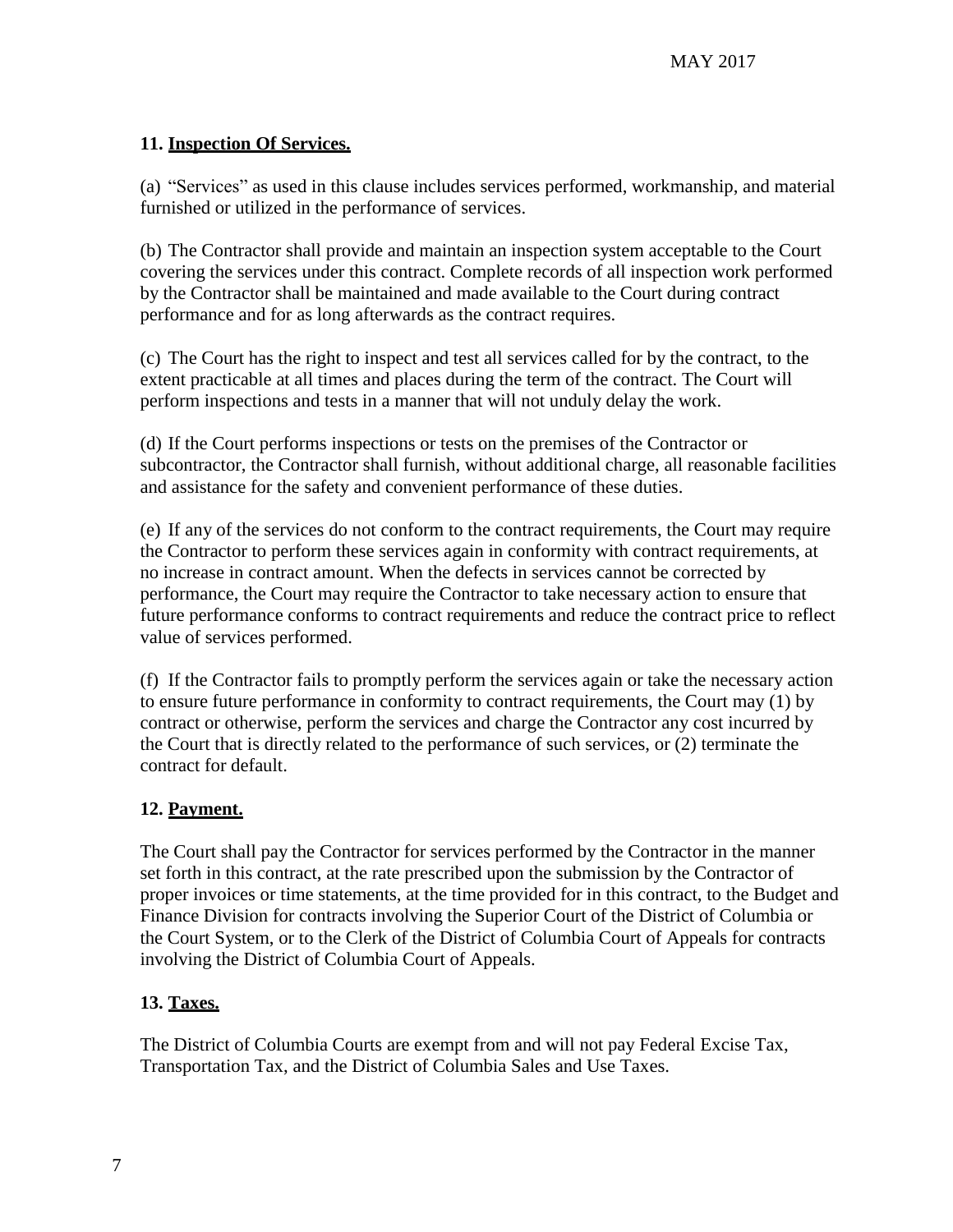#### <span id="page-8-0"></span>**14. Appointment of Attorney (Revised 11/24/08).**

The bidder/offeror or Contractor (whichever the case may be) does hereby irrevocably Designate and appoint the Clerk of the District of Columbia Superior Court and his or her Successor in office as the true and lawful attorney of the Contractor for the purpose of Receiving service of all notices and processes issued by any court in the District of Columbia, as well as service of all pleadings and other papers, in relation to any action or legal proceeding arising out of or pertaining to this contractor the work required or performed hereunder.

The bidder/offeror or Contractor (whichever the case may be) expressly agrees that the validity of any service upon the said Clerk as herein authorized shall not be affected either by the fact that the Contractor was personally within the District of Columbia and otherwise subject to personal service at the time of such service upon the said Clerk or by the fact that the contractor failed to receive a copy of such process, notice or other paper so served upon the said Clerk provided the said Clerk shall have deposited in the United States mail, registered and postage prepaid, a copy of such process, notice, pleading or other paper addressed to the bidder/offeror pr contractor at the address stated in this contract.

#### **15. Termination for Default.**

(a) The Contracting Officer may, subject to the provisions of paragraph (c) below, by written notice to the Contractor, terminate the whole or any part of this contract for any of the following reasons:

(1) If the Contractor fails to make delivery of the supplies or to perform the services within the time specified herein or any extension thereof; or

(2) If the Contractor fails to perform any of the other provisions of this contract, or so fails to make progress as to endanger performance of this contract in accordance with its terms, and in either of these two circumstances does not cure such failure within a period of ten (10) days (or such longer period as the Contracting Officer may authorize in writing) after receipt of notice from the Contracting Officer specifying such failure.

(b) In the event the Contracting Officer terminates this contract in whole or in part as provided in paragraph (a) of this clause, the Contracting Officer may procure, upon such terms and in such manner as the Contracting Officer may deem appropriate, supplies or services similar to those so terminated, and the Contractor shall be liable to the Court for any excess costs for similar supplies or services; provided, that the Contractor shall continue the performance of this contract to the extent not terminated under the provisions of this clause.

(c) Except with respect to defaults of subcontractors, the Contractor shall not be liable for any excess costs if the failure to perform the contract arises out of causes beyond the control and without the fault or negligence of the Contractor. Such causes may include, but are not restricted to, acts of God or of the public enemy, acts of the District or Federal Government in either their sovereign or contractual capacity, fires, floods, epidemics, quarantine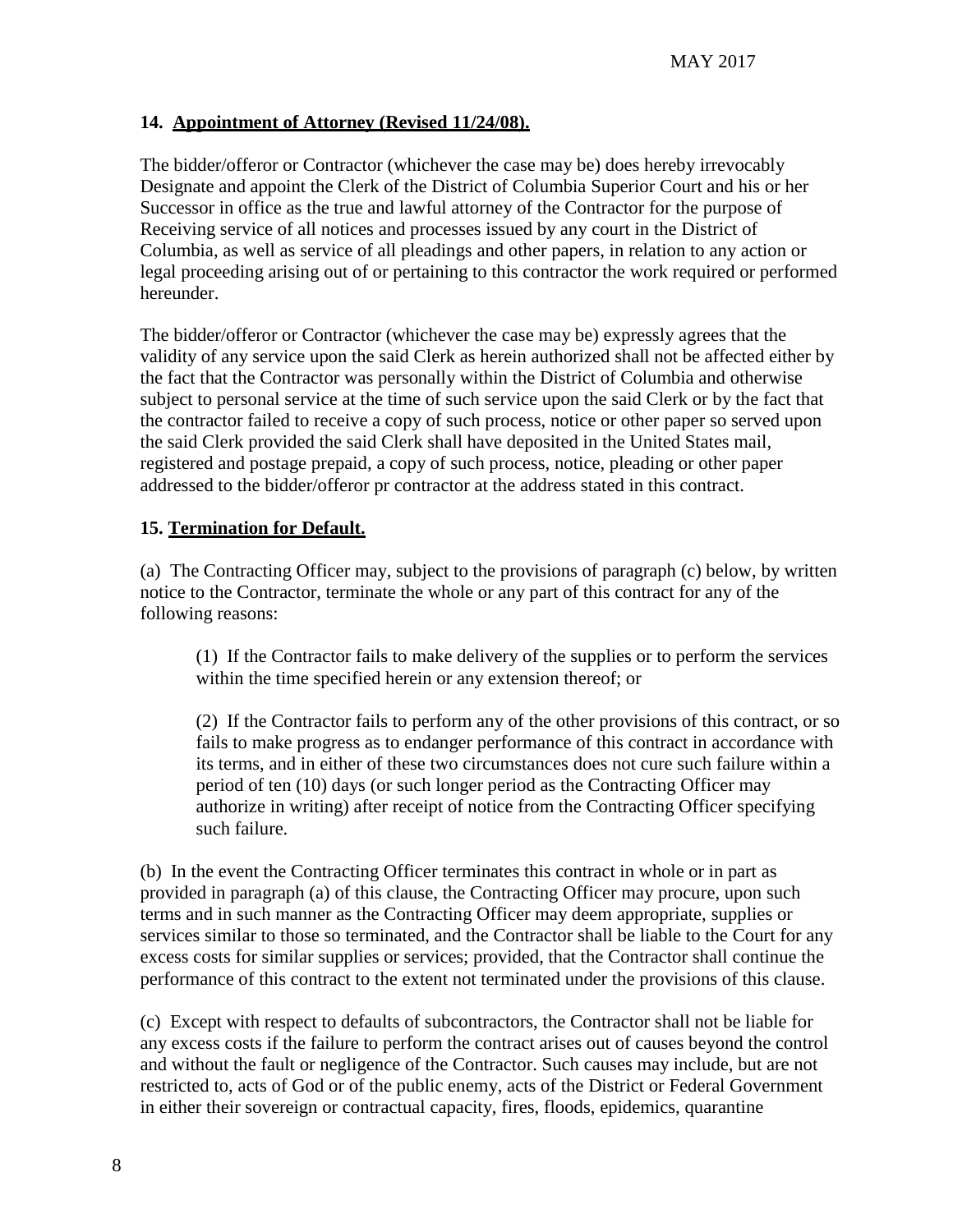<span id="page-9-0"></span>restrictions, strikes, freight embargoes, and unusually severe weather; but in every case the failure to perform must be beyond the control and without fault or negligence of the Contractor. If the failure to perform is caused by the default of the subcontractor, and if such default arises out of causes beyond the control of both the Contractor and the subcontractor, and without the fault or negligence of either of them, the Contractor shall not be liable for any excess cost for failure to perform, unless the supplies or services to be furnished by the subcontractor were obtainable from other sources in sufficient time to permit the Contractor to meet the required delivery schedule.

(d) If this contract is terminated as provided in paragraph (a) of this clause, the Court, in addition to any other rights provided in this clause, may require the Contractor to transfer title and deliver to the Court, in the manner and to the extent directed by the Contracting Officer, (i) completed supplies, and (ii) such partially completed supplies and materials, parts, tools, dies, jigs, fixtures plans, drawing information, and contract rights (hereinafter called "manufacturing materials") as the Contractor has specifically produced or specifically acquired for the performance of such part of this contract as has been terminated; and the Contractor shall, upon direction of the Contracting Officer, protect and preserve property in possession of the Contractor in which the Court has an interest. Payment for completed supplies delivered to and accepted by the Court will be at the contract price. Payment for manufacturing materials delivered to and accepted by the Court and for the protection and preservation of property shall be in an amount agreed upon by the Contractor and Contracting Officer; failure to agree to such amount shall be a dispute concerning a question of fact within the meaning of the **Disputes c**lause of this contract**.** The Court may withhold from amounts otherwise due the Contractor for such completed supplies or manufacturing materials such sum as the Contracting Officer determines to be necessary to protect the Court against loss because of outstanding liens or claims of former lien holders.

(e) If, after notice of termination of this contract under the provisions of this clause, it is determined for any reason that the Contractor was not in default under the provisions of this clause, or that the default was excusable under the provisions of this clause, the rights and obligations of the parties shall, if the contract contains a clause providing for termination of convenience of the Court, be the same as if the notice of termination had been issued pursuant to such clause.

(f) The rights and remedies of the Court provided in this clause shall not be exclusive and are in addition to any other rights and remedies provided by law or under this contract.

(g) As used in paragraph (c) of this clause, the term "subcontractor(s)" means subcontractor(s) at any tier.

#### **16. Termination for Convenience of the Court.**

(a) The Court may terminate performance of work under this contract in whole or, from time to time, in part if the Contracting Officer determines that a termination is in the Court's interest. The Contracting Officer shall terminate by delivering to the Contractor a written Notice of Termination specifying the extent of termination and effective date.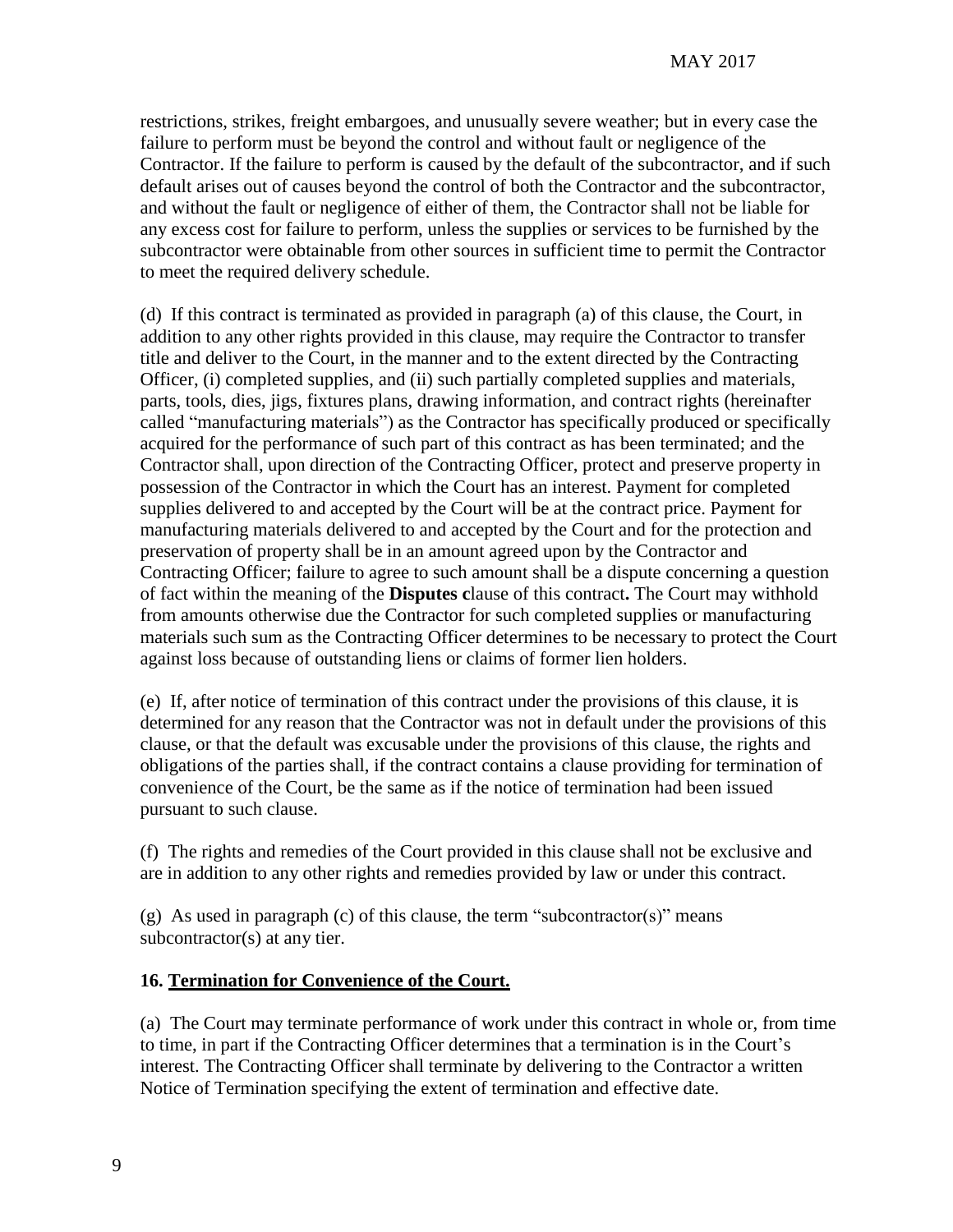(b) After receipt of a Notice of Termination, and except as directed by the Contracting Officer, the Contractor shall immediately proceed with the following obligations, regardless of any delay in determining or adjusting any amounts due under this clause:

(1) Stop work as specified in the notice.

(2) Place no further subcontracts or orders (referred to as subcontracts in this clause) for materials, services, or facilities, except as necessary to complete the continued portion of the contract.

(3) Terminate all contracts to the extent they relate to the work terminated.

(4) Assign to the Court, as directed by the Contracting Officer, all rights, title and interest of the Contractor under the subcontracts terminated, in which case the Court will have the right to settle or pay any termination settlement proposal arising out of those terminations.

(5) With approval or ratification to the extent required by the Contracting Officer, settle all outstanding liabilities and termination settlement proposals arising from the termination of subcontracts. The approval or ratification will be final for purposes of this clause.

(6) As directed by the Contracting Officer, transfer title and deliver to the Court (i) the fabricated or unfabricated parts, work in process, completed work, supplies, and other materials produced or acquired for the work terminated, and (ii) the completed or partially completed plans, drawings, information, and other property that, if the contract has been completed, would be required to be furnished to the Court.

(7) Complete performance of the work not terminated.

(8) Take any action that may be necessary, or that the Contracting Officer may direct, for the protection and preservation of the property related to this contract that is in the possession of the Contractor and in which the Court has or may acquire an interest.

(9) Use its best efforts to sell, as directed or authorized by the Contracting Officer, any property of the types referred to in subparagraph (6) above; provided, however, that the Contractor (i) is not required to extend credit to any purchaser and (ii) may acquire the property under the conditions prescribed by, and at prices approved by, the Contracting Officer. The proceeds of any transfer or disposition will be applied to reduce any payments to be made by the Court under this contract, credited to the price or cost of the work, or paid in any other manner directed by the Contracting Officer.

(c) After the expiration of ninety (90) days (or such longer period as may be agreed to) after receipt by the Contracting Officer of acceptable inventory schedules, the Contractor may submit to the Contracting Officer a list, certified as to quantity and quality of termination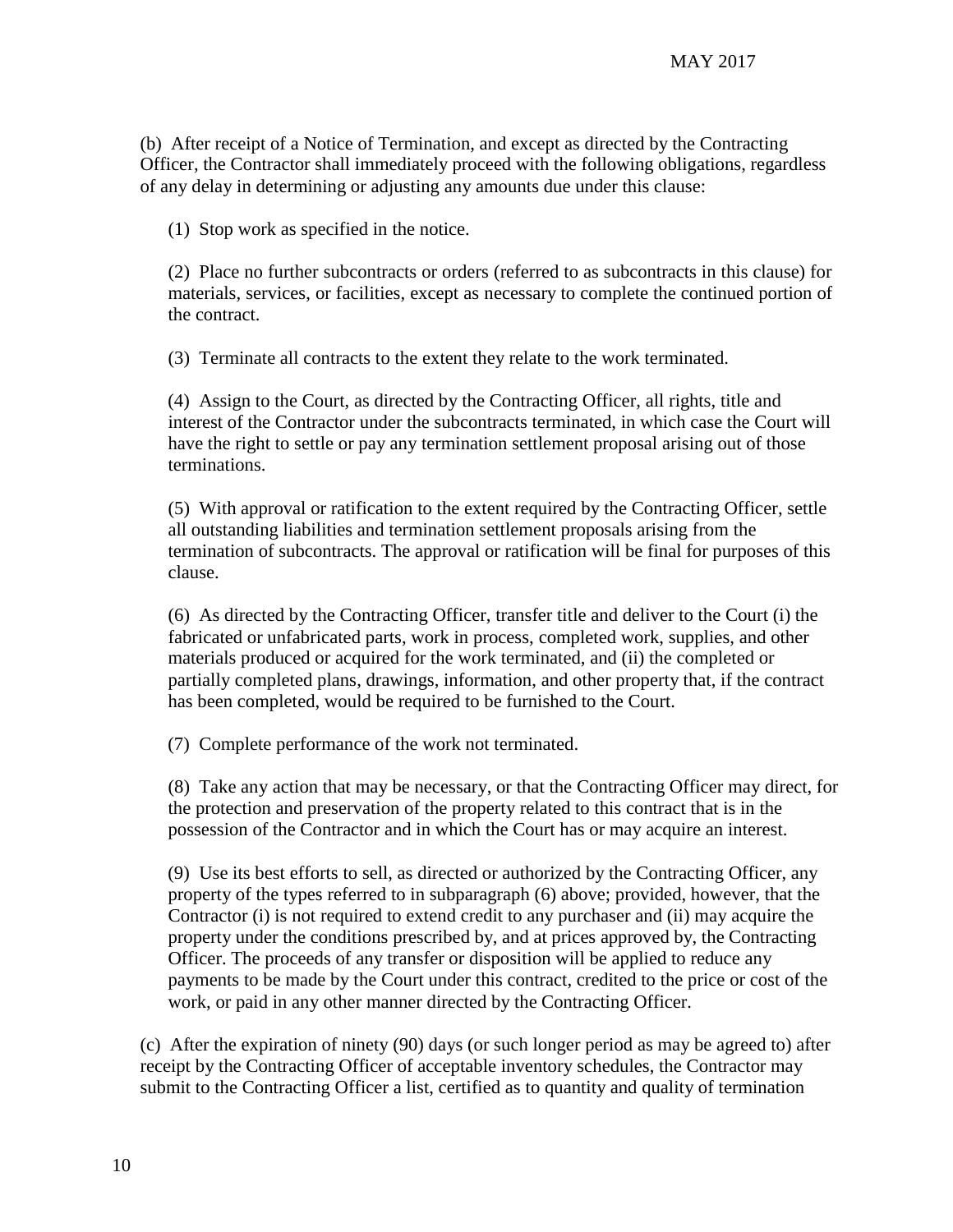inventory not previously disposed of excluding items authorized for disposition by the Contracting Officer. The Contractor may request the Court to remove those items or enter into an agreement for their storage. Within fifteen (15) days, the Court will accept title to those items and remove them or enter into a storage agreement. The Contracting Officer may verify the list upon removal of the items, or if stored, within forty five (45) days from submission of the list, and shall correct the list, as necessary, before final settlement.

(d) After termination, the Contractor shall submit a final termination settlement proposal to the Contracting Officer in the form and with the certification prescribed by the Contracting Officer. The Contractor shall submit the proposal promptly, but no later than one year from the effective date of termination, unless extended in writing by the Contracting Officer upon written request of the Contractor within this one year period. However, if the Contracting Officer determines that the facts justify it, a termination settlement proposal may be received and acted on after one year or any extension. If the Contractor fails to submit the proposal within the time allowed, the Contracting Officer may determine, on the basis of information available, the amount, if any, due to the Contractor because of the termination and shall pay the amount determined.

(e) Subject to paragraph (d) above, the Contractor and the Contracting Officer may agree upon the whole or any part of the amount to be paid because of the termination. The amount may include a reasonable allowance for profit on work done. However, the agreed amount, whether under this paragraph (e) or paragraph (f) below, exclusive of costs shown in subparagraph  $(f)(3)$  below, may not exceed the total contract price as reduced by  $(1)$  the amount of payment previously made and (2) the contract price of work not terminated. The contract shall be amended, and the Contractor paid the agreed amount. Paragraph (f) below shall not limit, restrict, or affect the amount that may be agreed upon to be paid under this paragraph.

(f) If the Contractor and the Contracting Officer fail to agree on the whole amount to be paid because of the termination work, the Contracting Officer shall pay the Contractor the amounts determined by the Contracting Officer as follows, but without duplication of any amounts agreed on under paragraph (e) above:

(1) The contract price for completed supplies or services accepted by the Court (or sold or acquired under subparagraph (b)(9) above) not previously paid for, adjusted for any saving of freight and other charges.

(2) The total of :

(i) The costs incurred in the performance of the work terminated, including initial costs and preparatory expense allocable thereto, but excluding any costs attributable to supplies or services paid or to be paid under subparagraph  $(f)(1)$ above;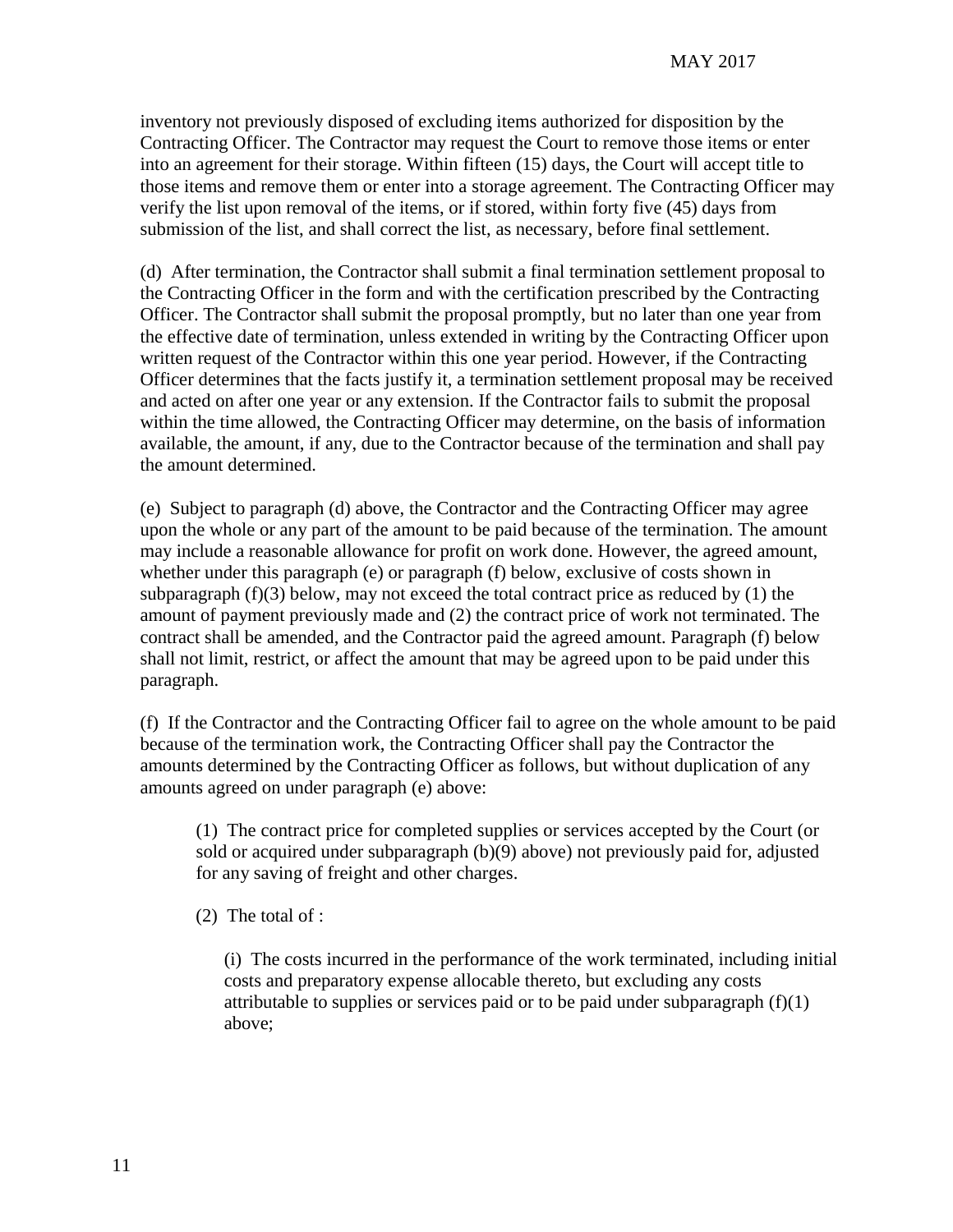(ii) The cost of settling and paying termination settlement proposals under terminated subcontracts that are properly chargeable to the terminated portion of the contract if not included in subparagraph (f)(1) above; and

(iii) A sum, as profit on subparagraph  $(f)(1)$  above, determined by the Contracting Officer to be fair and reasonable; however, if it appears that the Contractor would have sustained a loss on the entire contract had it been completed, the Contracting Officer shall allow no profit under this subparagraph (iii) and shall reduce the settlement to reflect the indicated rate of loss.

(3) The reasonable cost of settlement of the work terminated, including-

(i) Accounting, legal, clerical, and other expenses reasonably necessary for the preparation of termination settlement proposals and supporting data;

(ii) The termination and settlement of subcontractors (excluding the amounts of such settlements); and

(iii) Storage, transportation, and other costs incurred, reasonably necessary for the preservation, protection, or disposition of the termination inventory.

(g) Except for normal spoilage, and except to the extent that the Court expressly assumed the risk of loss, the Contracting Officer shall exclude from the amounts payable to the Contractor under paragraph (f) above, the fair value as determined by the Contracting Officer, of property that is destroyed, lost, stolen, or damaged so as to become undeliverable to the Court or to a buyer.

(h) The Contractor shall have the right of appeal, under the Disputes clause, from any determination made by the Contracting Officer under paragraphs (d), (f) or (j), except that if the Contractor failed to submit the termination settlement proposal within the time provided in paragraph (d) or (j), and failed to request a time extension, there is no right of appeal. If the Contracting Officer has made a determination of the amount due under paragraph (d), (f) or (j), the Court will pay the Contractor (1) the amount determined by the Contracting Officer if there is no right of appeal or if no timely appeal has been taken, or (2) the amount finally determined on an appeal.

(i) In arriving at the amount due the Contractor under this clause, there shall be deducted:

(1) All unliquidated advances or other payments to the Contractor under the termination portion of the contract;

(2) Any claim which the Court has against the Contractor under this contract; and

(3) The agreed price for, or the proceeds of sale of, materials, supplies, or other things acquired by the Contractor or sold under the provisions of this clause and not recovered by or credited to the Court.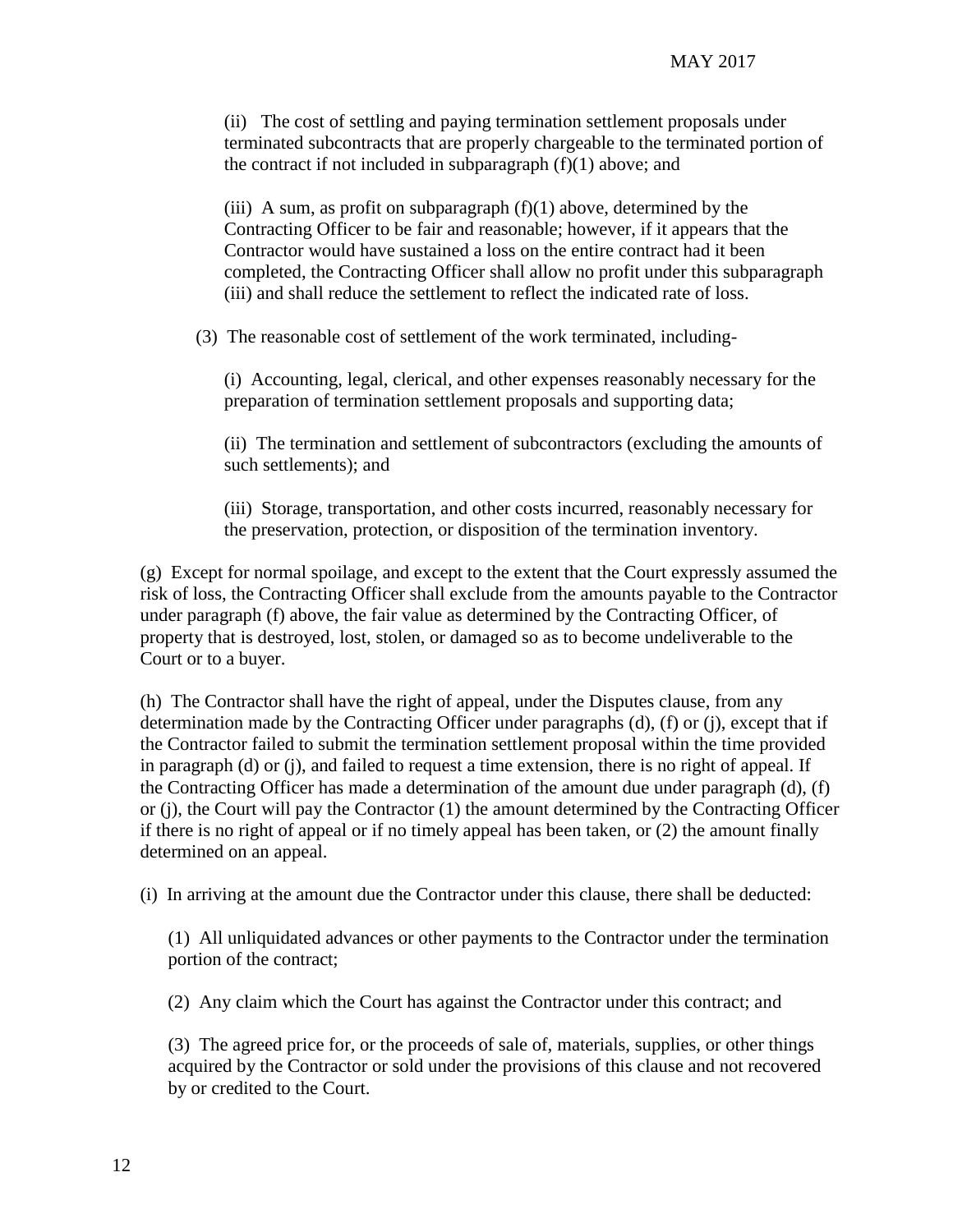<span id="page-13-0"></span>(j) If the termination is partial, the Contractor may file a proposal with the Contracting Officer for an equitable adjustment of the price(s) of the continued portion of the contract. The Contracting Officer shall make any equitable adjustment agreed upon. Any proposal by the Contractor for an equitable adjustment under this clause shall be requested within ninety (90) days from the effective date of termination unless extended in writing by the Contracting Officer.

(k)(1) The Court may, under the terms and conditions it prescribes, make partial payments and payments against costs incurred by the Contractor for the terminated portion of the contract, if the Contracting Officer believes the total of these payments will not exceed the amount to which the Contractor shall be entitled.

(2) If the total payments exceed the amount finally determined to be due, the Contractor shall repay the excess to the Court upon demand together with interest computed at the rate of 10 percent (10%) per year. Interest shall be computed for the period from the date the excess payment is received by the Contractor to the date the excess payment is repaid. Interest shall not be charged on any excess payment due to a reduction in the Contractor's termination settlement proposal because of retention or other disposition of termination inventory until 10 days after the date of the retention or disposition, or a later date determined by the Contracting Officer because of the circumstances.

(l) Unless otherwise provided in this contract or by statute, the Contractor shall maintain all records and documents relating to the terminated portion of this contract for 3 years after final settlement. This includes all books and other evidence bearing on the Contractor's costs and expenses under this contract. The Contractor shall make these records and documents available to the Court, at the Contractor's office, at all reasonable times, without any direct charge. If approved by the Contracting Officer, photographs, micrographs, or other authentic reproductions may be maintained instead of original records and documents.

#### **17. Termination of Contracts for Certain Crimes and Violations.**

(a) The District may terminate without liability any contract and may deduct from the contract price or otherwise recover the full amount of any fee, commission, percentage, gift, or consideration paid in violation of this title if:

(1) The Contractor has been convicted of a crime arising out of or in connection with the procurement of any work to be done or any payment to be made under the contract; or

(2) There has been any breach or violation of:

(A) Any provision of the Procurement Practices Act of 1985, as amended, or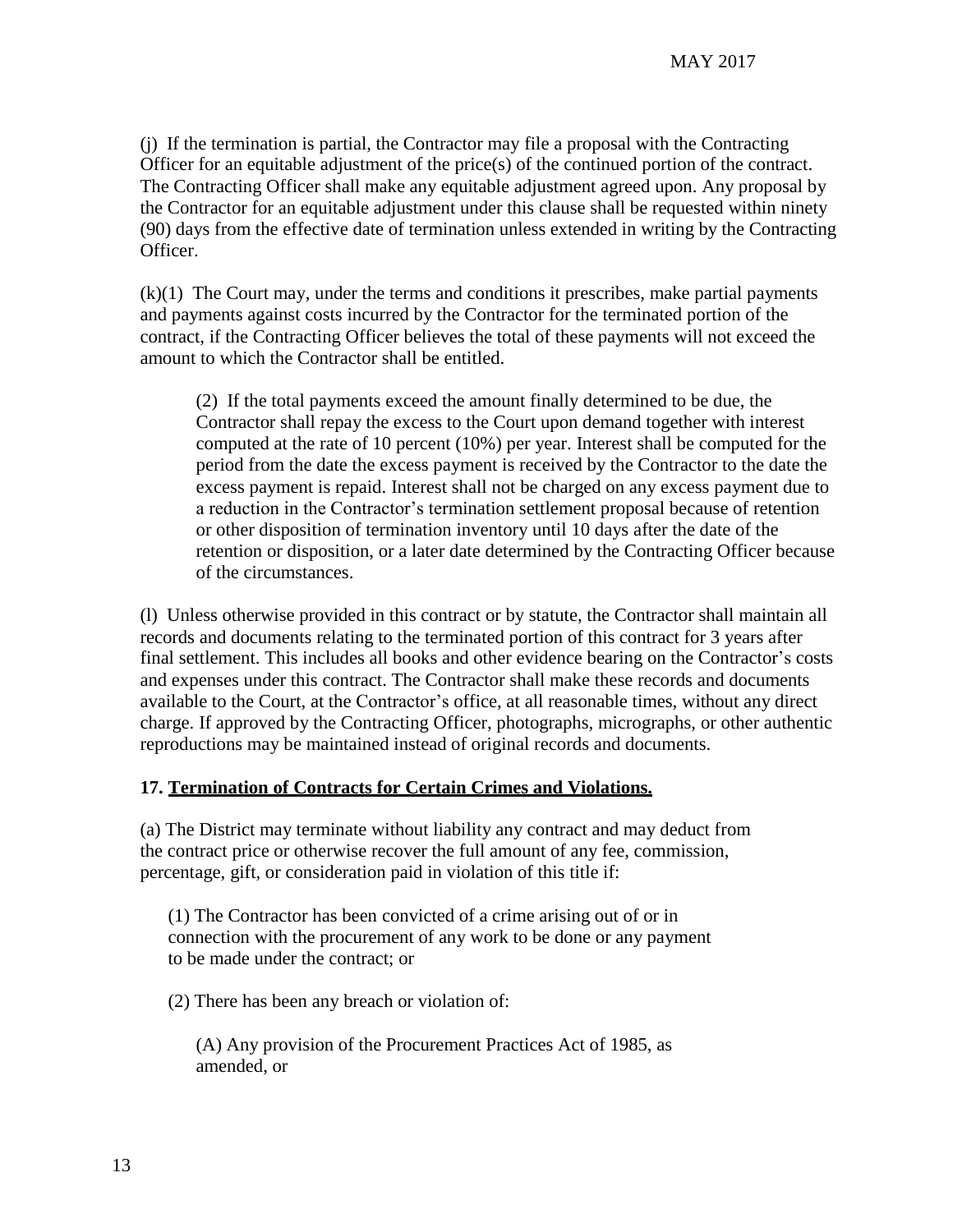(B) The contract provision against contingent fees.

<span id="page-14-0"></span>(b) If a contract is terminated pursuant to this clause, the Contractor:

(1) May be paid only the actual costs of the work performed to the date of termination, plus termination costs, if any; and

(2) Shall refund all profits or fixed fees realized under the Contract.

(c) The rights and remedies contained in this are in addition to any other right or remedy provided by law, and the exercise of any of them is not a waiver of any other right or remedy provided by law.

#### **18. Protests and Disputes.**

Any protest or dispute arising under or out of this contract is subject to the provisions of Chapter 8 of the Procurement Guidelines of the District of Columbia Courts (August 2003 or subsequent modifications).

#### **19. Independent Contractor Relationship**.

It is expressly understood and agreed that the professional technical personnel assigned by the Contractor to work under this contract are the Contractor's employees or agents. Under no circumstances are such individuals to be considered Court employees or agents. Contractor and its employees shall be considered in an independent contract relationship with the Court at all times.

#### **20. Security.**

Contractor agrees that its employees shall treat as strictly confidential, all information received as a result of the performance of this contract. Such information will not, except as required by law, be disclosed to anyone outside of the Court's organization during the period of this contract or thereafter.

#### **21. Officials not to Benefit**.

Unless a determination is made as provided herein, no officer or employee of the District of Columbia government shall be admitted to any share or part of this contract or to any benefit arising therefrom, and any contract made by the Contracting Officer or any Court employee authorized to execute contracts in which they or an employee of the Court will be personally interested shall be void, and no payment shall be made thereon by the Court or any officer thereof, but this provision shall not be construed to extend to this contract to the extent that this contract is made with a corporation for the corporation's general benefit. A District employee shall not be a party to a contract with the Court and will not knowingly cause or allow a business concern or other organization owned or substantially owned or controlled by the employee to be a party to such a contract, unless a written determination has been made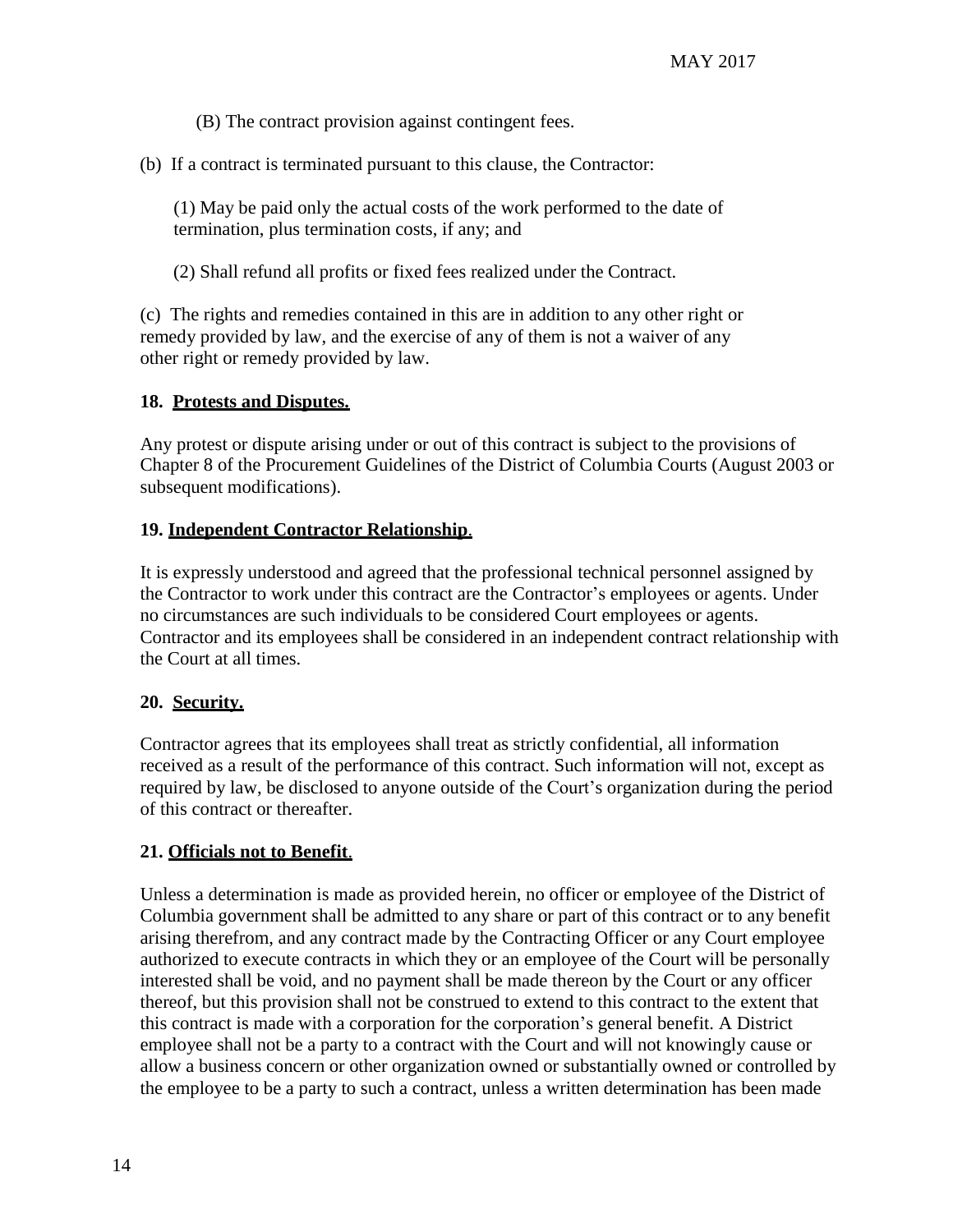<span id="page-15-0"></span>by the Court that there is a compelling reason for contracting with the employee, such as when the Court's needs cannot reasonably otherwise be met.

#### **22. Retention and Examination of Books.**

The Contractor shall retain all books, records, financial records, supporting documents, statistical records, and any other documents (including electronic storage media) pertinent to the contract for a period of three years after termination of the contract, or if an audit has been initiated and audit findings have not been resolved at the end of three years, the records shall be retained until resolution of the audit findings or any litigation which may be based on the terms of the contract.

The Contractor shall assure that these records shall be subject at all reasonable times to inspection, review, or audit by Federal, Court, or other personnel duly authorized by the Contracting Officer.

The Contracting officer, or his or her duly authorized representative shall, until three years after final payment, have the right to examine any directly pertinent books, documents, papers and records of the Contractor involving transactions related to this contract.

#### **23. Recovery of Debts Owed the Court.**

The Contractor hereby agrees that the Court may use all or any portion of any consideration or refund due the Contractor under this contract to satisfy, in whole or part, any debt due to the Court.

#### **24. Appropriation of Funds.**

The Court's liability under this contract is contingent upon the availability of appropriated monies with which to make payment for the contract purposes. The legal liability on the part of the Court for the payment of any money shall not arise unless such appropriated monies shall have been provided.

#### **25. Non-Discrimination in Employment.**

(a) The Contractor shall not discriminate in any manner against an employee or applicant for employment because of actual or perceived: race, color, religion, national origin, sex, age, marital status, personal appearance, sexual orientation, gender identity or expression, family responsibilities, genetic information, disability, matriculation, or political affiliation, as these terms are defined in the District of Columbia Human Rights Act, as amended (D.C. Official Code § 2-1401.02). The Contractor shall take affirmative action to ensure that applicants are employed, and that employees are treated during employment, without regard to their race, color, religion, national origin, sex, age, marital status, personal appearance, sexual orientation, gender identity or expression, family responsibilities, genetic information, disability, matriculation or political affiliation. The affirmative action shall include, but not be limited to the following: employment, upgrading, or transfer; recruitment or recruitment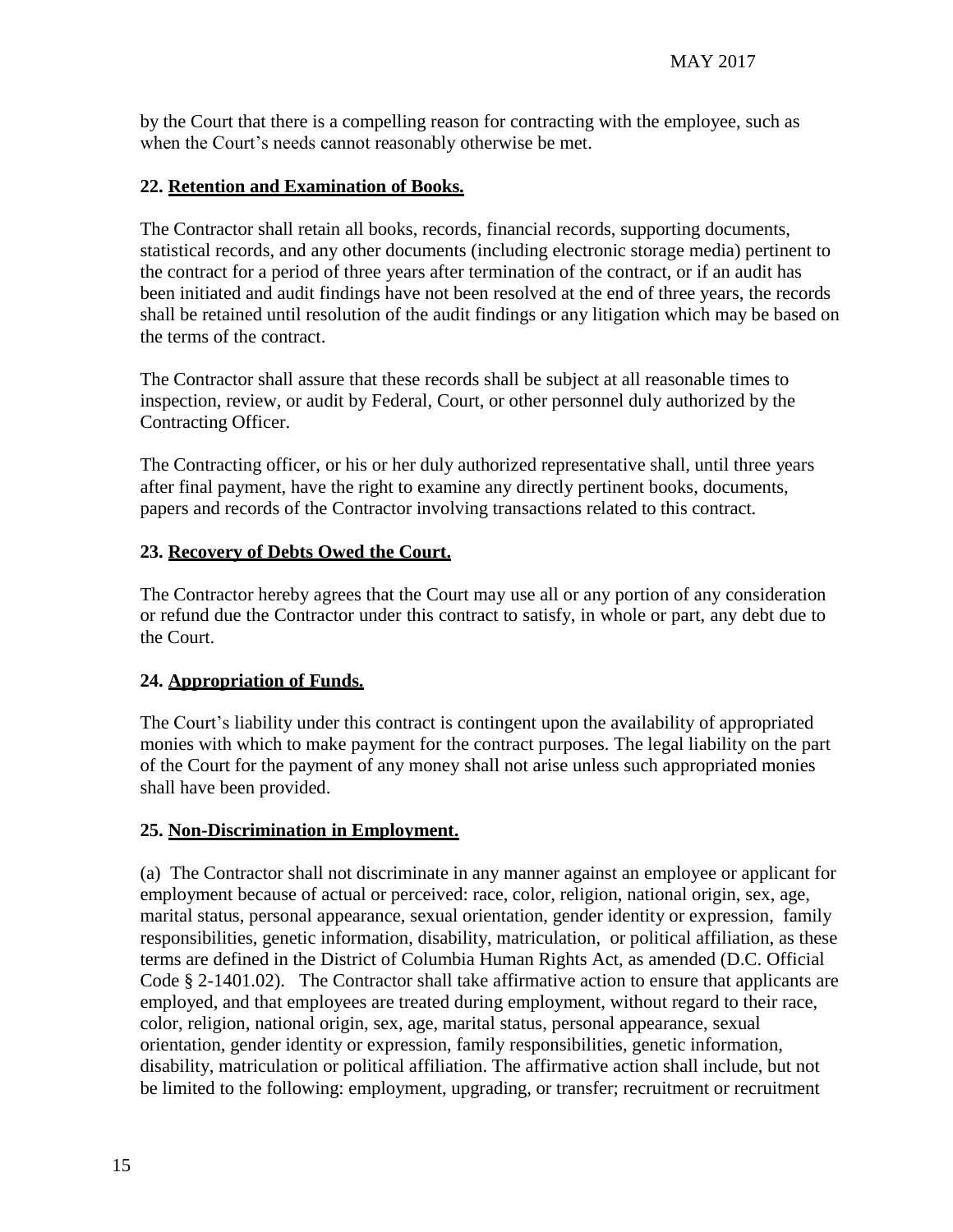<span id="page-16-0"></span>advertising; demotion, layoff, or termination; rates of pay, or other forms of compensation; and selection for training and apprenticeship.

(b) The Contractor agrees to post in conspicuous places, available to employees and applicants for employment, notices setting forth the provisions in paragraph (a) of this clause.

(c) The Contractor shall, in all solicitations or advertisements for employees placed by or on behalf of the Contractor, state that all qualified applicants will receive consideration for employment without regard to their race, color, religion, national origin, sex, age, marital status, personal appearance, sexual orientation, gender identity or expression, family responsibilities, genetic information, disability, matriculation or political affiliation.

(d) The Contractor agrees to send each labor union or representative of workers with which it has a collective bargaining agreement or other contract or understanding, a notice advising each labor union or worker's representative of the commitment Contractor has made pursuant to paragraph n (a) of this clause.

(e) The Contractor agrees to permit the Contracting Officer or his or her designated representative access to the Contractor's books, records, and accounts, pertaining to its employment practices for purposes of investigation to ascertain compliance with the provisions contained in this clause.

(f) The Contractor shall include in every subcontract the provisions contained in paragraphs (a), (b), (c), (d) and (e) of this clause so that such provisions will be binding upon each subcontractor.

#### **26. Buy American Act.**

(a) The Buy American Act (41 U.S.C. §10a) provides that the District of Columbia give preference to domestic end products. "Components," as used in this clause, means those articles, materials, and supplies incorporated directly into the end products. "Domestic end product," as used in this clause, means (1) an un-manufactured end product mined or produced in the United States, or (2) an end product manufactured in the United States, if the cost of its components mined, produced, or manufactured in the United States, exceeds 50 percent of the cost of all its components. Components of foreign origin of the same class or kind as the products referred to in subparagraphs (b)(3) or (4) of this clause shall be treated as domestic. Scrap generated, collected, and prepared for processing in the United States is considered domestic. "End products," as used in this clause, means those articles, materials, and supplies to be acquired for public use under this contract.

(b) The Contractor shall deliver only domestic end products, except those-

- (1) For use outside the United States;
- (2) For which the Court determines the cost to be unreasonable;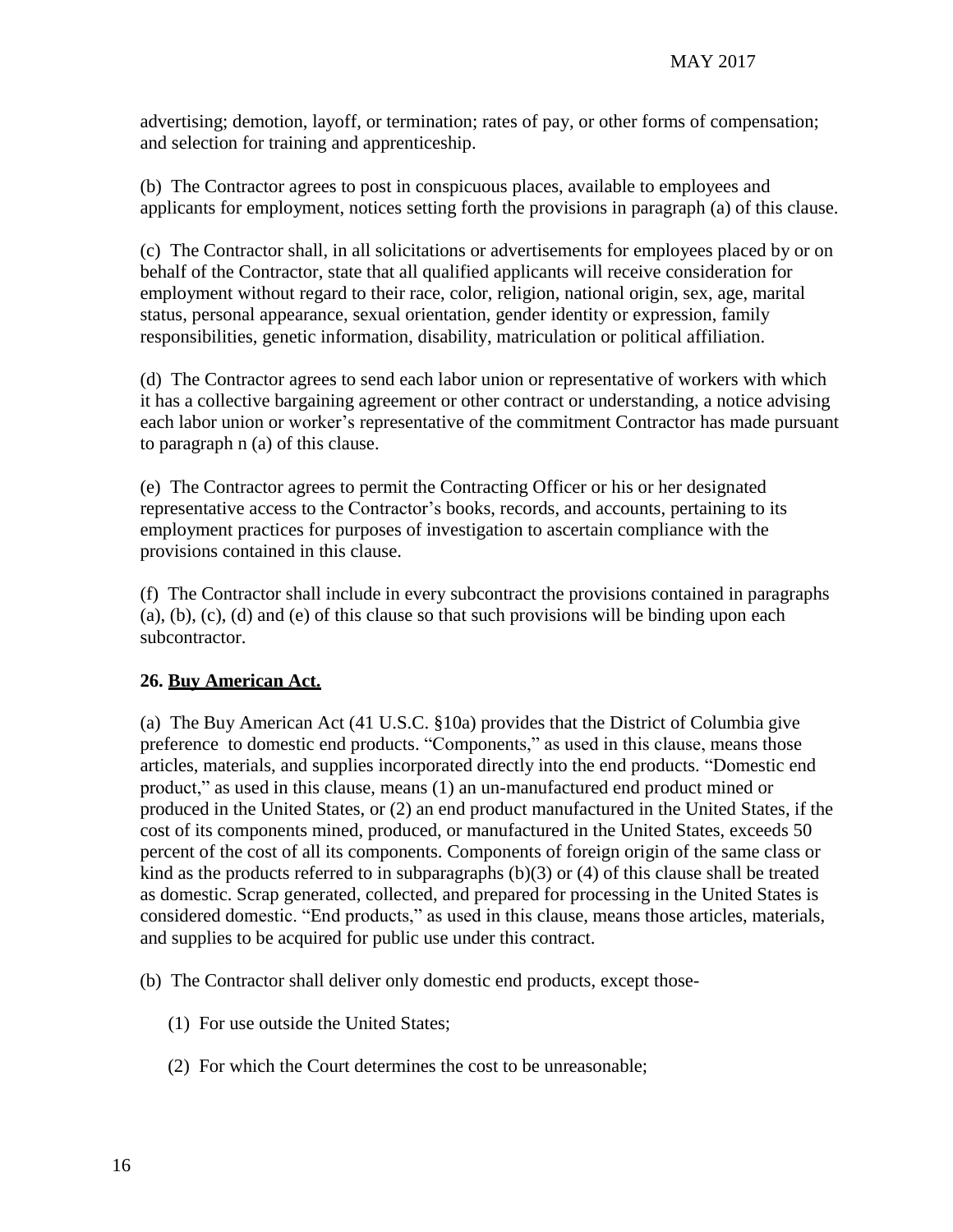<span id="page-17-0"></span>(3) For which the Court determines that domestic preference would be inconsistent with the public interest; or

(4) That the Court determines are not mined, produced, or manufactured in the United States in sufficient and reasonably available commercial quantities of a satisfactory quality.

#### **27. Service Contract Act of 1965.**

(a) Definitions. "Act," as used in this clause, means the Service Contract Act of 1965, as amended (41 U.S.C. §351 *et seq.).* "Contractor," as used in this clause, means the prime Contractor or any subcontractor at any tier. "Service employee," as used in this clause, means any person (other than a person employed in a bona fide executive, administrative, or professional capacity as defined in 29 CFR Part 541) engaged in performing a Court contract not exempted under 41 U.S.C. §356, the principal purpose of which is to furnish services in the United States, as defined in section 22.1001 of the Federal Acquisition Regulation. It includes all such persons regardless of the actual or alleged contractual relationship between them and a contractor or subcontractor.

(b) Applicability. To the extent that the Act applies, this contract is subject to the following provisions and to all other applicable provisions of the Act and regulations of the Secretary of Labor (29 CFR Part 4). All interpretations of the Act in Subpart C of 29 CFR Part 4 are incorporated in this contract by reference. This clause does not apply to contracts or subcontracts administratively exempted by the Secretary of Labor or exempted by 41 U.S.C. §356, as interpreted in Subpart C of 29 CFR Part 4.

(c) Compensation. (1) Each service employee employed in the performance of this contract by the Contractor or any subcontractor shall be paid not less than the minimum monetary wages and shall be furnished fringe benefits in accordance with the wages and fringe benefits determined by the Secretary of Labor or the Secretary's authorized representative, as specified in any wage determination attached to this contract.

 $(2)(A)$  If a wage determination is attached to this contract, the Contractor shall classify any class of service employee not listed in it, but to be employed under this contract (i.e., the work to be performed is not performed by any classification listed in the wage determination) so as to provide a reasonable relationship (i.e., appropriate level of skill comparison) between such unlisted classifications and the classifications listed in the wage determination. Such conformed class of employees shall be paid the monetary wages and furnished the fringe benefits as are determined pursuant to the procedures in this paragraph (c).

(B) This conforming procedure shall be initiated by the Contractor prior to the performance of contract work by the unlisted class of employee. The Contractor shall submit Standard Form (SF) 1444, Request for Authorization of Additional Classification and Rate, to the Contracting Officer no later than 30 days after the unlisted class of employee performs any contract work. The Contracting Officer shall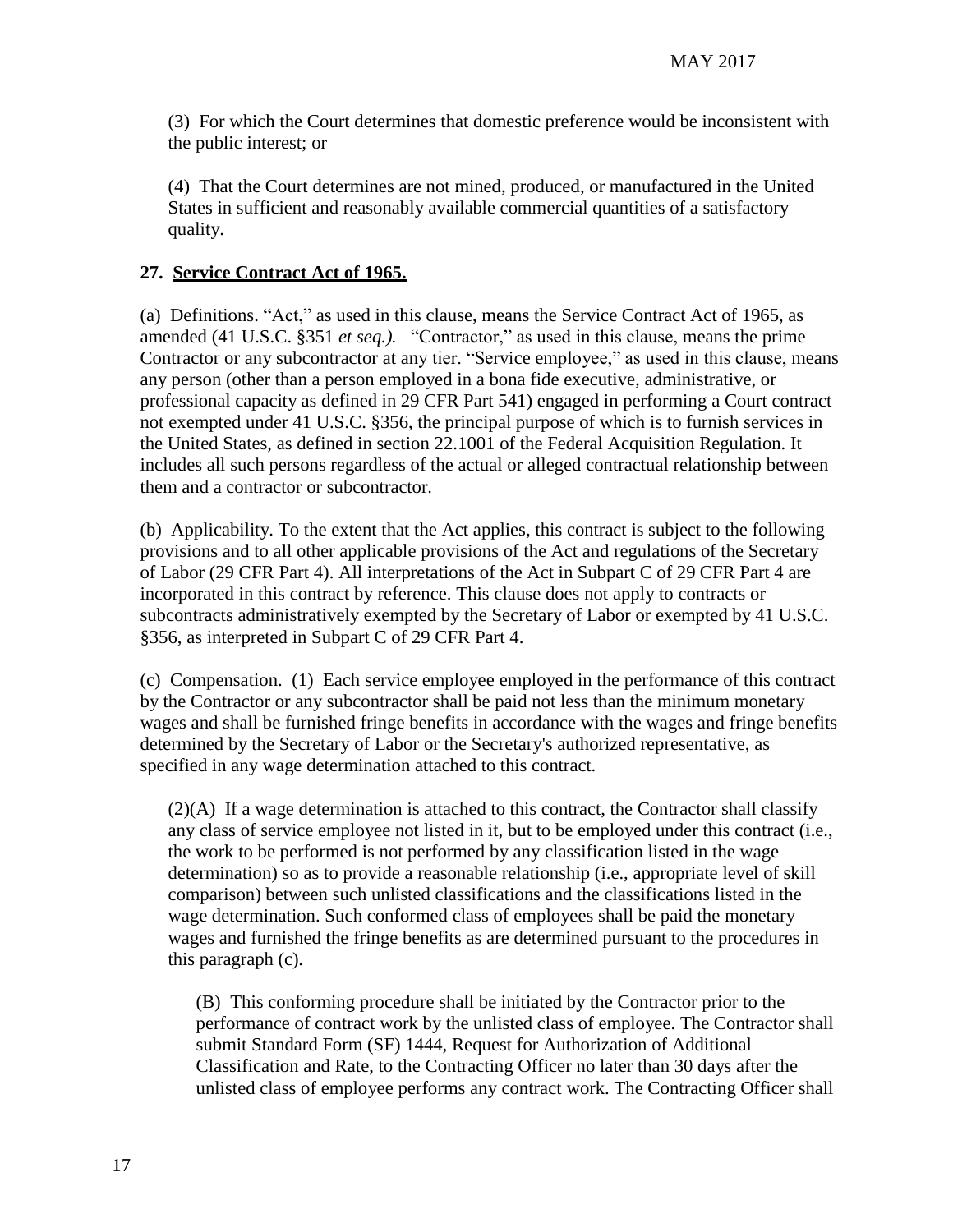review the proposed classification and rate and promptly submit the completed SF 1444 (which must include information regarding the agreement or disagreement of the employees' authorized representatives or the employees themselves together with the agency recommendation), and all pertinent information to the Wage and Hour Division, Employment Standards Administration (ESA), U.S. Department of Labor. The Wage and Hour Division will approve, modify, or disapprove the action or render a final determination in the event of disagreement within 30 days of receipt or will notify the Contracting Officer within 30 days of receipt that additional time is necessary.

(C) The final determination of the conformance action by the Wage and Hour Division shall be transmitted to the Contracting Officer who shall promptly notify the Contractor of the action taken. Each affected employee shall be furnished by the Contractor with a written copy of such determination or it shall be posted as a part of the wage determination.

(D)(i) The process of establishing wage and fringe benefit rates that bear a reasonable relationship to those listed in a wage determination cannot be reduced to any single formula. The approach used may vary from wage determination to wage determination depending on the circumstances. Standard wage and salary administration practices which rank various job classifications by pay grade pursuant to point schemes or other job factors may, for example, be relied upon. Guidance may also be obtained from the way different jobs are rated under Federal pay systems (Federal Wage Board Pay System and the General Schedule) or from other wage determinations issued in the same locality. Basic to the establishment of any conformable wage rate(s) is the concept that a pay relationship should be maintained between job classifications based on the skill required and the duties performed.

(ii) In the case of a contract modification, an exercise of an option, or extension of an existing contract, or in any other case where a Contractor succeeds to a contract under which the classification in question was previously conformed pursuant to this paragraph (c), a new conformed wage rate and fringe benefits may be assigned to the conformed classification by indexing (*i.e*., adjusting) the previous conformed rate and fringe benefits by an amount equal to the average (mean) percentage increase (or decrease, where appropriate) between the wages and fringe benefits specified for all classifications to be used on the contract which are listed in the current wage determination, and those specified for the corresponding classifications in the previously applicable wage determination. Where conforming actions are accomplished in accordance with this paragraph prior to the performance of contract work by the unlisted class of employees, the Contractor shall advise the Contracting Officer of the action taken but the other procedures in subparagraph  $(c)(2)(B)$  of this clause need not be followed.

(iii) No employee engaged in performing work on this contract shall in any event be paid less than the currently applicable minimum wage specified under section 6(a)(1) of the Fair Labor Standards Act of 1938, as amended.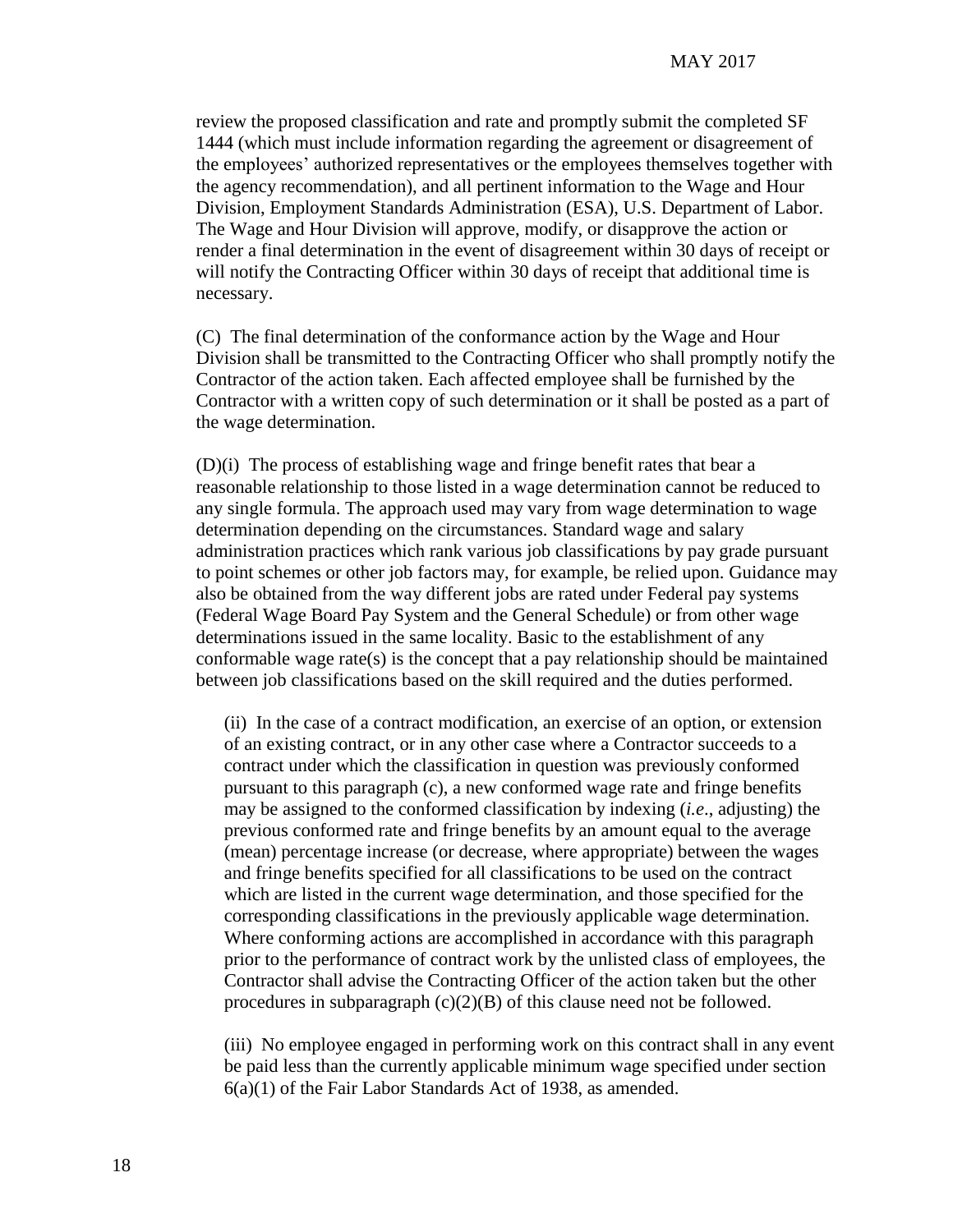(E) The wage rate and fringe benefits finally determined under subparagraph (c)(2)of this clause shall be paid to all employees performing in the classification from the first day on which contract work is performed by them in the classification. Failure to pay the unlisted employees the compensation agreed upon by the interested parties and/or finally determined by the Wage and Hour Division retroactive to the date such class of employees commenced contract work shall be a violation of the Act and this contract;

(F) Upon discovery of failure to comply with subparagraph (c)(2) of this clause, the Wage and Hour Division shall make a final determination of conformed classification, wage rate, and/or fringe benefits which shall be retroactive to the date such class or classes of employees commenced contract work.

(3) If the term of this contract is more than 1 year, the minimum wages and fringe benefits required for service employees under this contract shall be subject to adjustment after 1 year and not less often than once every 2 years, under wage determinations issued by the Wage and Hour Division.

(d) Obligation to furnish fringe benefits. The Contractor or subcontractor may discharge the obligation to furnish fringe benefits specified in the attachment or determined under subparagraph (c)(2) of this clause by furnishing any equivalent combinations of bona fide fringe benefits, or by making equivalent or differential cash payments, only in accordance with Subpart D of 29 CFR Part 4.

(e) Minimum wage. In the absence of a minimum wage attachment for this contract, neither the Contractor nor any subcontractor shall pay any service or other employees performing work under this contract less than the minimum wage specified by section  $6(a)(1)$  of the Fair Labor Standards Act of 1938, as amended (29 U.S.C. §206). Nothing in this clause shall relieve the Contractor or any subcontractor of any other legal or contractual obligation to pay a higher wage to any employee.

(f) Successor contracts. If this contract succeeds a contract subject to the Act under which substantially the same services were furnished and service employees were paid wages and fringe benefits provided for in a collective bargaining agreement, then, in the absence of a minimum wage attachment to this contract, neither the Contractor nor the subcontractor shall pay any service employee performing this contract less than the wages and fringe benefits, including those accrued and any prospective increases, provided for under that agreement. No Contractor or subcontractor may be relieved of this obligation unless the limitations of 29 CFR 4.1b(b) apply or unless the Secretary of Labor or the Secretary's authorized representative finds, after a hearing under 29 CFR 4.10, that the wages and fringe benefits provided for by that agreement vary substantially from those prevailing for similar services in the locality or determines, as provided in 29 CFR 4.11, that the collective bargaining agreement applicable to service employees employed under the predecessor contract was not entered into as a result of arm's length negotiations. Where it is found in accordance with the review procedures provided in 29 CFR 4.10 and 4.11 and parts 6 and 8 that some or all of the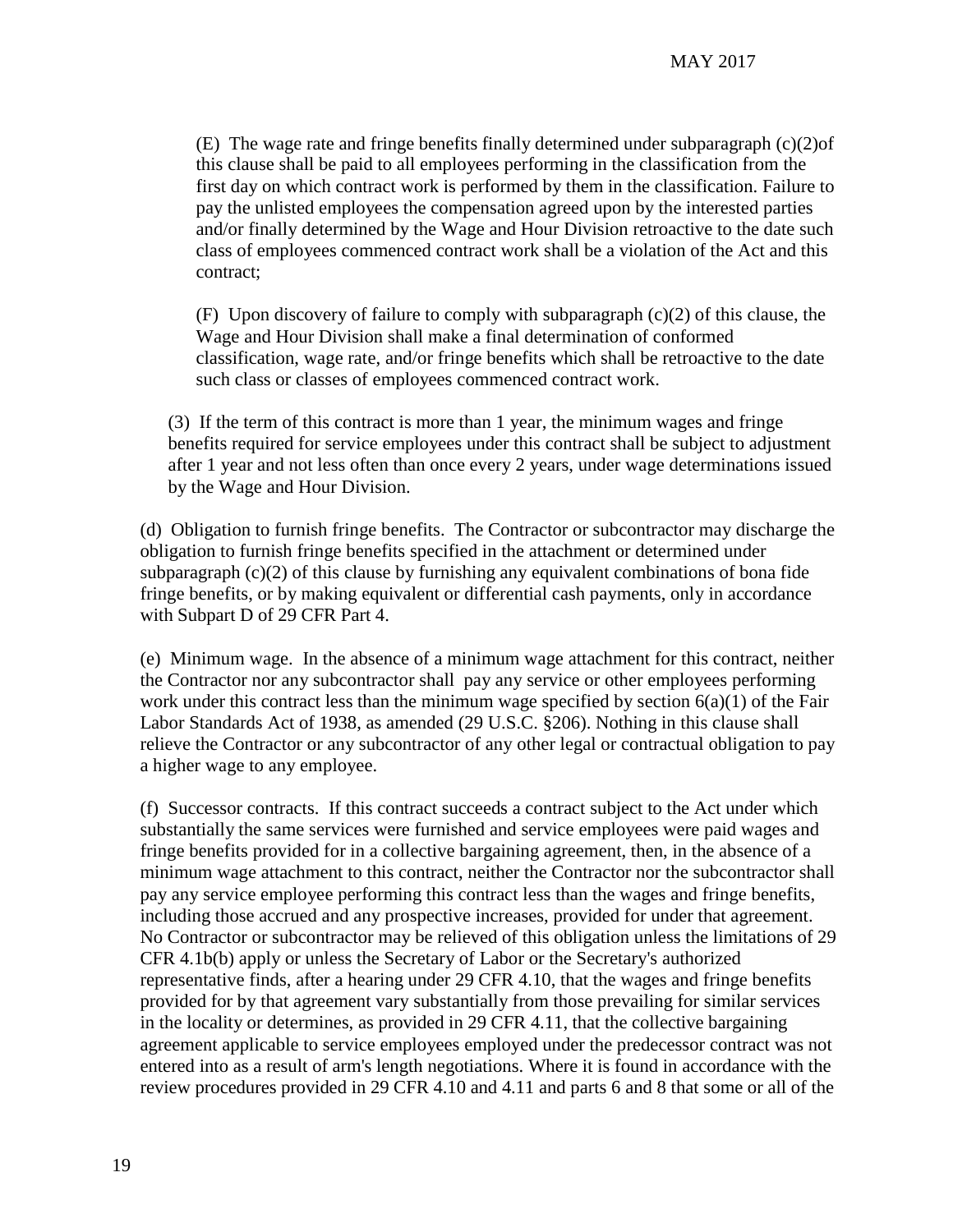wages and/or fringe benefits contained in a predecessor Contractor's collective bargaining agreement are substantially at variance with those which prevail for services of a character similar in the locality, and/or that the collective bargaining agreement applicable to service employees employed under the predecessor contract was not entered into as a result of arm's length negotiations, the Department will issue a new or revised wage determination setting forth the applicable wage rates and fringe benefits. Such determination shall be made part of the contract or subcontract, in accordance with the decision of the Administrator, the Administrative Law Judge, or the Board of Service Contract Appeals, as the case may be, irrespective of whether such issuance occurs prior to or after the award of a contract or subcontract (53 Comp. Gen. 401 (1973)). In the case of a wage determination issued solely as a result of a finding of substantial variance, such determination shall be effective as of the date of the final administrative decision.

(g) Notification to employees. The Contractor and any subcontractor shall notify each service employee commencing work on this contract of the minimum wage and any fringe benefits required to be paid, or shall post the wage determination attached to this contract. The poster provided by the Department of Labor (Publication WH 1313) shall be posted in a prominent and accessible place at the worksite. Failure to comply with this requirement is a violation of section 2(a)(4) of the Act and of this contract.

(h) Safe and sanitary working conditions. The Contractor or subcontractor shall not permit services called for by this contract to be performed in buildings or surroundings or under working conditions provided by or under the control or supervision of the Contractor or subcontractor that are unsanitary, hazardous, or dangerous to the health or safety of service employees. The Contractor or subcontractor shall comply with the health standards applied under 29 CFR Part 1925.

(i) Records. (1) The Contractor and each subcontractor shall maintain for 3 years from the completion of work, and make available for inspection and transcription by authorized ESA representatives, a record of the following:

(A) For each employee subject to the Act:

(i) Name, address and social security number;

(ii) Work classification or classifications, rate or rates of wages and fringe benefits provided, rate or rates of payments in lieu of fringe benefits, and total daily and weekly compensation;

(iii) Daily and weekly hours worked; and

(iv) Any deductions, rebates, or refunds from total daily or weekly compensation.

(B) For those classes of service employees not included in any wage determination attached to this contract, wage rates or fringe benefits determined by the interested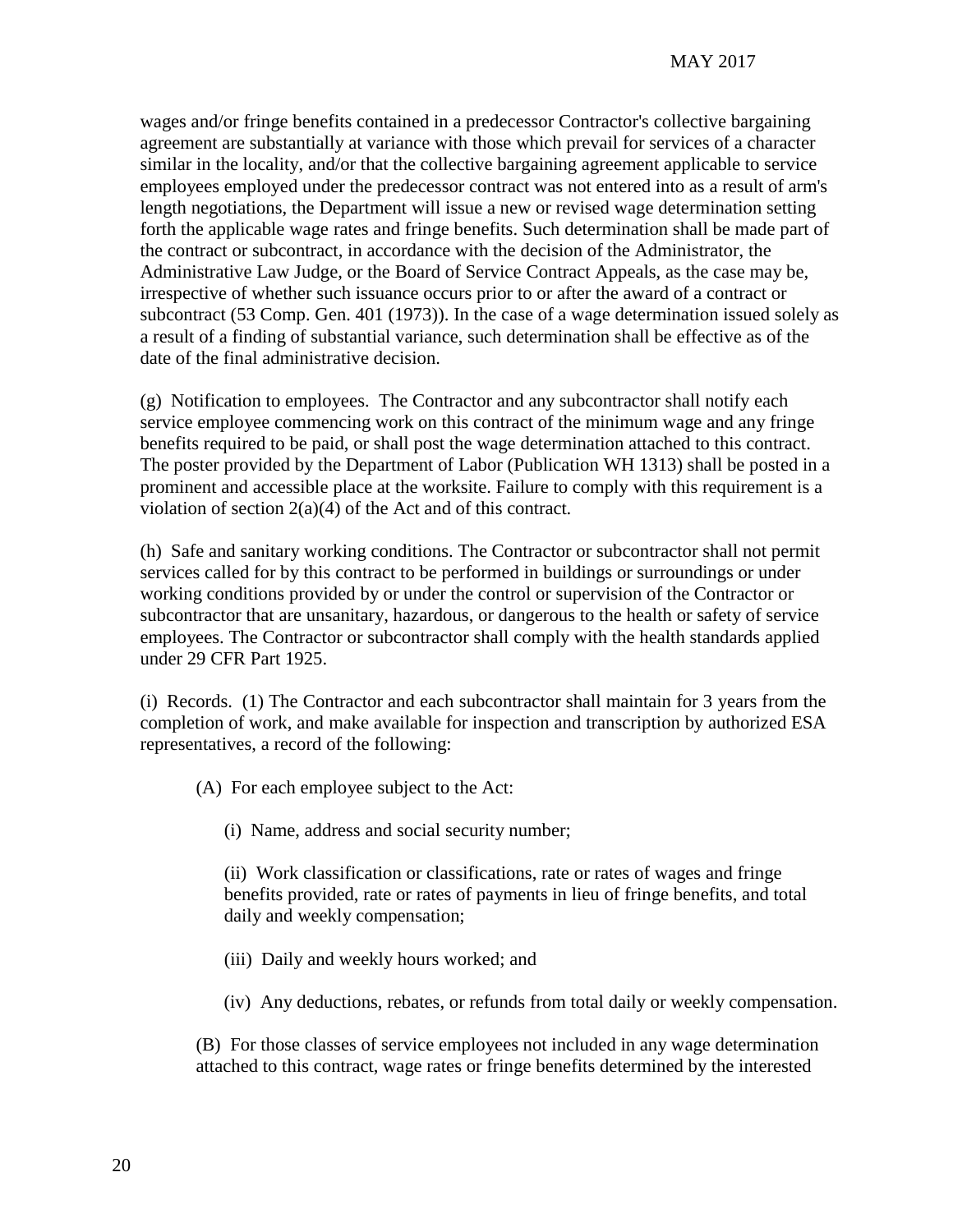parties or by ESA under the terms of paragraph (c) of this clause. A copy of the report required by subparagraph  $(c)(2)(B)$  of this clause will fulfill this requirement.

(2) The Contractor shall also make available a copy of this contract for inspection or transcription by authorized representatives of the Wage and Hour Division.

(3) Failure to make and maintain or to make available these records for inspection and transcription shall be a violation of the regulations and this contract, and in the case of failure to produce these records, the Contracting Officer, upon direction of the Department of Labor and notification to the Contractor, shall take action to cause suspension of any further payment or advance of funds until the violation ceases.

(4) The Contractor shall permit authorized representatives of the Wage and Hour Division to conduct interviews with employees at the worksite during normal working hours.

(j) Pay periods. The Contractor shall unconditionally pay to each employee subject to the Act all wages due free and clear and without subsequent deduction (except as otherwise provided by law or regulations, 29 CFR part 4), rebate, or kickback on any account. These payments shall be made no later than one pay period following the end of the regular pay period in which the wages were earned or accrued. A pay period under this Act may not be of any duration longer than semi-monthly.

(k) Withholding of payments and termination of contract. The Contracting Officer shall withhold from the prime Contractor under this or any other Court contract with the prime contractor any sums the Contracting Officer, or an appropriate officer of the Labor Department, decides may be necessary to pay underpaid employees of the Contractor or subcontractor. In the event of failure to pay any employees subject to the Act all or part of the wages or fringe benefits due under the Act, the Contracting Officer may, after authorization or by direction of the Department of Labor and written notification to the Contractor, take action to cause suspension of any further payment or advance of funds until such violations have ceased. Additionally, any failure to comply with the requirements of this clause may be grounds for termination for default. In such event, the Court may enter into other contracts or arrangements for completion of the work, charging the Contractor in default with any additional cost.

(l) Subcontracts. The Contractor agrees to insert this clause in all subcontracts.

(m) Contractor's report.

(1) If there is a wage determination attachment to this contract and any classes of service employees not listed on it are to be employed under the contract, the Contractor shall report promptly to the Contracting Officer the wages to be paid and the fringe benefits to be provided each of these classes, when determined under paragraph (c) of this clause.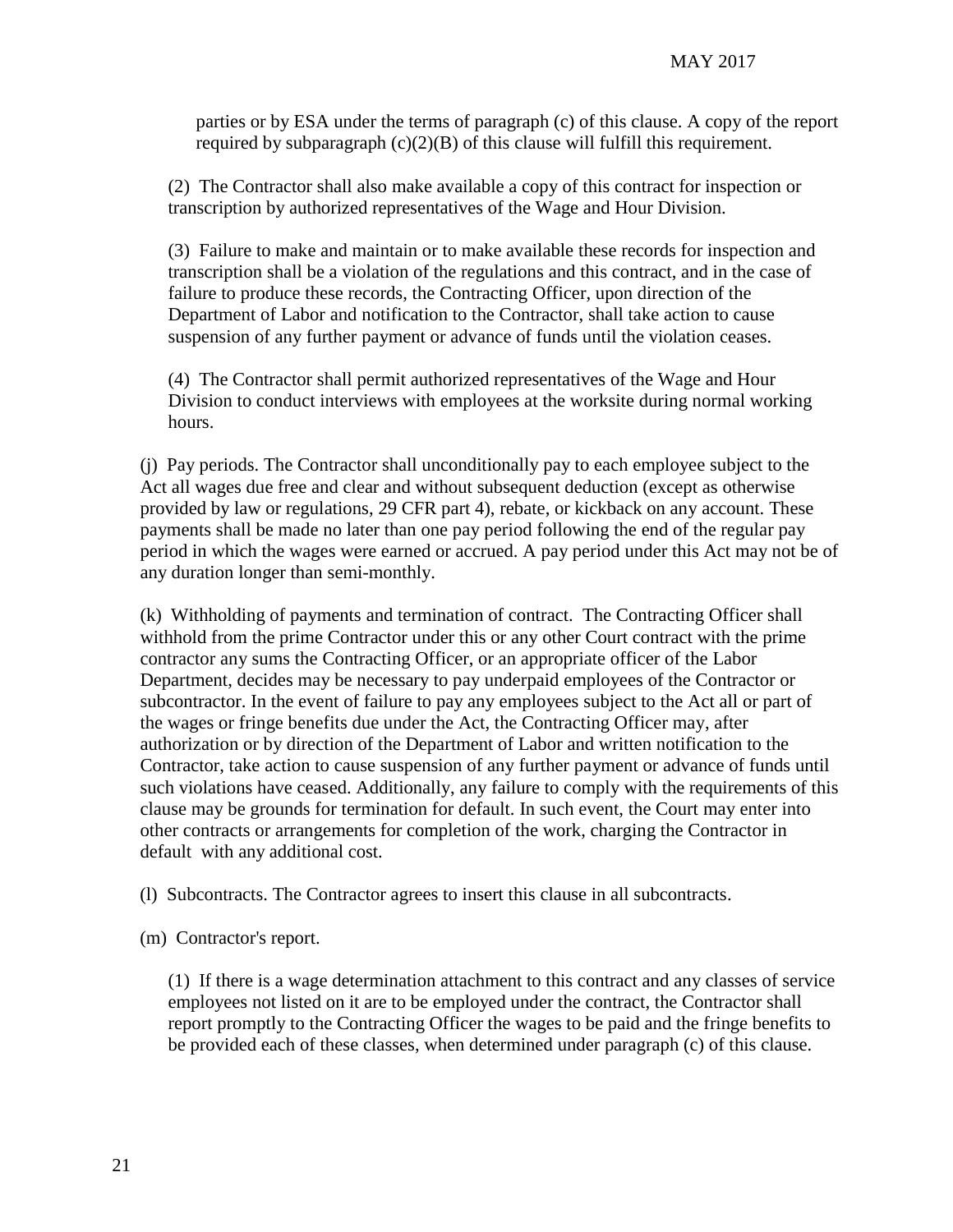(2) If wages to be paid or fringe benefits to be furnished any service employees under the contract are covered in a collective bargaining agreement effective at any time when the contract is being performed, the Contractor shall provide to the Contracting Officer a copy of the agreement and full information on the application and accrual of wages and benefits (including any prospective increases) to service employees working on the contract. The Contractor shall report when contract performance begins, in the case of agreements then in effect, and shall report subsequently effective agreements, provisions, or amendments promptly after they are negotiated.

(n) Contractor's Certification. By entering into this contract, the Contractor (and officials thereof) certifies that neither it (nor he or she) nor any person or firm who has a substantial interest in the Contractor's firm is a person or firm ineligible to be awarded Court contracts by virtue of the sanctions imposed under section 5 of the Act. No part of this contract shall be subcontracted to any person or firm ineligible for award of a Court contract under section 5 of the Act. The penalty for making false statements is prescribed in the D.C. Code § 22-2405.

(o) Variations, tolerances, and exemptions involving employment. Notwithstanding any of the provisions in paragraphs (c) through (l) of this clause, the following employees may be employed in accordance with the following variations, tolerances, and exemptions authorized by the Secretary of Labor.

(1) In accordance with regulations issued under Section 14 of the Fair Labor Standards Act of 1938 by the Administrator of the Wage and Hour Division, ESA (29 CFR parts 520, 521, 524, and 525), apprentices, student learners, and workers whose earning capacity is impaired by age or by physical or mental deficiency or injury, may be employed at wages lower than the minimum wages otherwise required by section 2(a)(1) or 2(b)(1) of the Service Contract Act, without diminishing any fringe benefits or payments in lieu of these benefits required under section  $2(a)(2)$  of the Act.

(2) The Administrator will issue certificates under the Act for employing apprentices, student-learners, handicapped persons, or handicapped clients of sheltered workshops not subject to the Fair Labor Standards Act of 1938, or subject to different minimum rates of pay under the two acts, authorizing appropriate rates of minimum wages, but without changing requirements concerning fringe benefits or supplementary cash payments in lieu of these benefits.

(3) The Administrator may also withdraw, annul, or cancel such certificates under 29 CFR parts 525 and 528.

(p) Tips. An employee engaged in an occupation in which the employee customarily and regularly receives more than \$30 a month in tips shall be credited by the employer against the minimum wage required by section  $2(a)(1)$  or section  $2(b)(1)$  of the Act, in accordance with regulations in 29 CFR part 531. However, the amount of credit shall not exceed 40 percent of the minimum rate specified in section  $6(a)(1)$  of the Fair Labor Standards Act of 1938 as amended.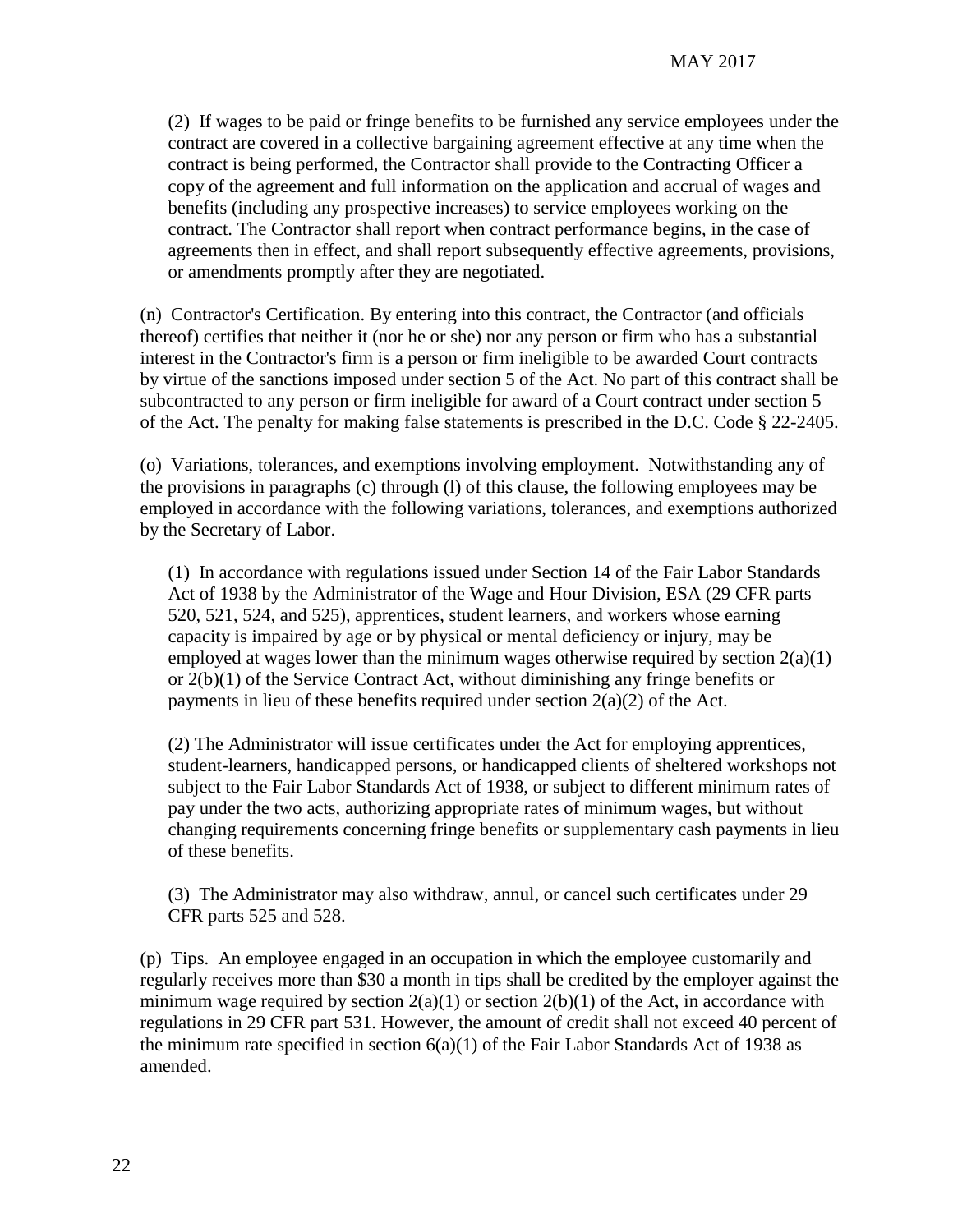# <span id="page-23-0"></span>**28. WALSH-HEALEY PUBLIC CONTRACTS ACT:**

(a) All representations and stipulations required by the Act and regulations issued by the Secretary of Labor (41 CFR Chapter 50) are incorporated by reference. These representations and stipulations are subject to all applicable rulings and interpretations of the Secretary of Labor that are now, or may hereafter, be in effect.

(b) All employees whose work relates to this contract shall be paid not less than the minimum wage prescribed by regulations issued by the Secretary of Labor (41 CFR 50- 202.2). Learners, student learners, apprentices, and handicapped workers may be employed at less than the prescribed minimum wage (see 41 CFR 50-202.3) to the same extent that such employment is permitted under Section 14 of the Fair Labor Standards Act (41 U.S.C. 40).

#### **29. Governing Law.**

This contract shall be governed by the laws of the District of Columbia both as to interpretation and performance.

#### **30. Multiyear Contract.**

If this contract is a multiyear contract, then the following provision is made part of this contract: If funds are not appropriated or otherwise made available for the continued performance in a subsequent year of a multiyear contract, the contract for the subsequent year shall be terminated, either automatically or in accordance with the termination clause of the contract. Unless otherwise provided for in the contract, the effect of termination is to discharge both the Court and the Contractor from future performance of the contract, but not from the existing obligations. The Contractor shall be reimbursed for the reasonable value of any non-recurring costs incurred but not amortized in the price of the supplies or services delivered under the contract.

#### **31. Unenforceability of Unauthorized Obligations. (Added May 2017)**

(a) Except as stated in paragraph (b) of this clause, when any supply or service acquired under this contract is subject to any End User License Agreement (EULA), Terms of Service (TOS), or similar legal instrument or agreement, that includes any clause requiring the Court to indemnify the Contractor or any person or entity for damages, costs, fees, or any other loss or liability, or providing for renewal of the contract in a subsequent fiscal year without requiring affirmative action from the contracting officer (unless pursuant to the Court's multiyear contracting authority), that would create an Anti-Deficiency Act violation [\(31 U.S.C. § 1341\),](http://www.lexis.com/research/buttonTFLink?_m=862d00c72f0148ed983ecd4758b341b9&_xfercite=%3ccite%20cc%3d%22USA%22%3e%3c%21%5bCDATA%5b48%20CFR%2052.232-39%5d%5d%3e%3c%2fcite%3e&_butType=4&_butStat=0&_butNum=2&_butInline=1&_butinfo=31%20USC%201341&_fmtstr=FULL&docnum=14&_startdoc=1&wchp=dGLbVzB-zSkAz&_md5=ab8dfb0d6ef4379cbe682d917eadb5ad) the following shall govern:

(1) Any such clause is unenforceable against the Court.

(2) Neither the Court nor any Court authorized end user shall be deemed to have agreed to such clause by virtue of it appearing in the EULA, TOS, or similar legal instrument or agreement. If the EULA, TOS, or similar legal instrument or agreement is invoked through an "I agree" click box or other comparable mechanism (e.g., "click-wrap" or